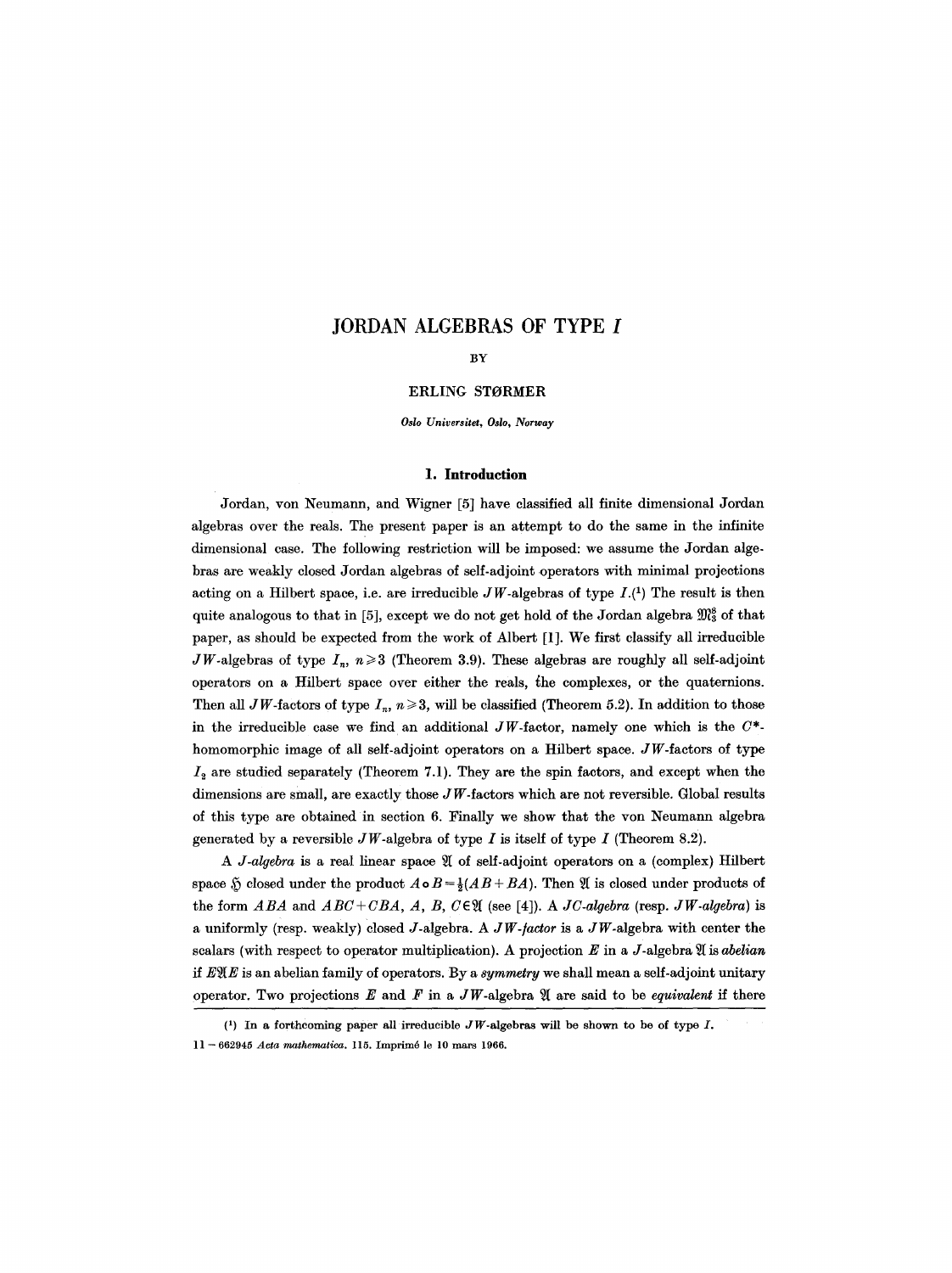exists a symmetry S in  $\mathfrak{A}$  such that  $E = SFS$ . The *central carrier* of a projection E in  $\mathfrak{A}$ is the least central projection in  $\mathfrak A$  greater than or equal to E.  $\mathfrak A$  is of *type I* if there exists an abelian projection in  $\mathfrak A$  with central carrier the identity. If *n* is a cardinal  $\mathfrak A$  is of *type*  $I_n$ if there exists an abelian projection in  $\mathfrak A$  n equivalent copies of which add up to the identity operator. We shall write  $I_{\infty}$  whenever *n* is infinite. A *Jordan ideal* in a *J*-algebra  $\mathfrak{A}$  is a J-algebra  $\mathfrak{F} \subset \mathfrak{A}$  such that  $A \circ B \in \mathfrak{F}$  whenever  $A \in \mathfrak{F}$ ,  $B \in \mathfrak{A}$ . Let  $\mathfrak{R}(\mathfrak{A})$  denote the uniformly closed real algebra generated by  $\mathfrak{A}$ . If n is a positive integer then  $\mathfrak{A}^n$  is the uniformly closed real linear space generated by products of the form  $\prod_{i=1}^{n} A_i$ ,  $A_i \in \mathfrak{A}$ , and ( $\mathfrak{A}$ ) denotes the C\*-algebra generated by  $\mathfrak{A}$ .  $\mathfrak{A}$  is *reversible* if  $\prod_{i=1}^n A_i + \prod_{i=n}^1 A_i \in \mathfrak{A}$  whenever  $A_1, ...,$  $A_n \in \mathfrak{A}, n=1, 2, \ldots$  If  $\mathfrak A$  is a JC-algebra then  $\mathfrak A$  is reversible if and only if  $\mathfrak{A}=\mathfrak{R}(\mathfrak{A})_{SA}$  [10]. We denote by  $\mathfrak{M}_{SA}$  the set of self-adjoint operators in a family  $\mathfrak{M}$  of operators.  $\mathfrak{M}$  is said to be *self-adjoint* if  $\mathfrak{M}$  contains the adjoint of each operator in  $\mathfrak{M}$ .  $\mathfrak{M}$ - is the weak closure and  $\mathfrak{M}'$  the commutant of  $\mathfrak{M}$ . If  $\mathfrak{V}\subset \mathfrak{H}$  then  $\lceil \mathfrak{M}\mathfrak{V}\rceil$  is the subspace of  $\mathfrak{H}$  generated by vectors of the form  $Ax, A \in \mathfrak{M}, x \in \mathfrak{B}$ . We identify subspaces of  $\mathfrak{H}$  and their projections. We denote by  $\mathfrak{B}(\mathfrak{H})$  the algebra of all bounded operators on  $\mathfrak{H}$ . Throughout this paper R denotes the real numbers, C the complex numbers, and Q the quaternions. We shall consider Q as a subalgebra of  $M_2$ —the complex  $2 \times 2$  matrices.

We are indebted to L. Ingelstam for pointing out an error in an early version of Theorem 2.1.

#### **"2. Real algebras**

As will be seen there is a close relationship between real seif-adjoint algebras of operators and  $JW$ -algebras. Kaplansky [7] has classified (up to isomorphisms) the simplest real algebras. We shall need a more detailed description of them.

THEOREM 2.1. Let  $\Re$  be a real self-adjoint algebra of operators on a Hilbert space such that every self-adjoint operator in  $\Re$  is a scalar multiple of the identity I. Then  $\Re$  is characterized as *follows*:

- (1)  $\Re = RI$ .
- $(2)$   $\Re = C I$ .
- (3) There exists a minimal projection  $P' \in \mathcal{H}'$  with central carrier I such that  $P' \mathcal{H} = \mathbf{Q}P'$ .
- (4) *There exist two non zero projections P and Q with*  $P+Q=I$  *such that*

 $\mathfrak{R} = {\lambda P + \bar{\lambda} Q : \lambda \in \mathbb{C}}.$ 

*Proof.* Let A be a non zero operator in  $\mathfrak{R}$  and suppose there exists a sequence  $(B_n)$  of operators in  $\Re$  such that  $B_n A \to 0$  or  $AB_n \to 0$  uniformly, say  $B_n A \to 0$ . Then  $A^* B_n^* B_n A =$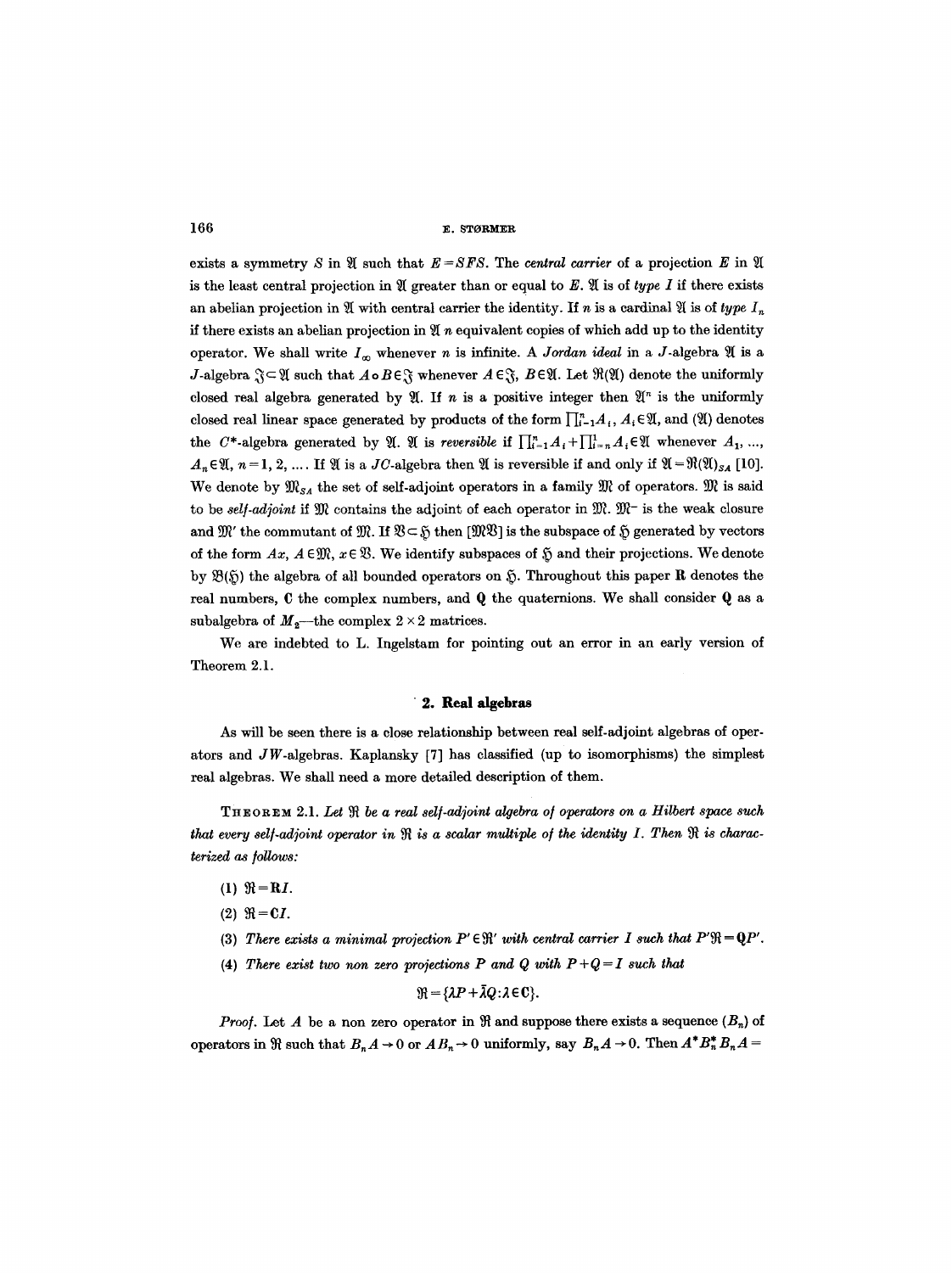$(B_nA)^*B_nA\to 0$ . By hypothesis  $B_n^*B_n=\alpha_nI$  with  $\alpha_n\in\mathbb{R}$ . Thus  $\alpha_nA^*A\to 0$ ,  $\alpha_n\to 0$ , and  $B_n \rightarrow 0$ . Similarly  $AB_n \rightarrow 0$  implies  $B_n \rightarrow 0$ . Thus  $\Re$  has no non zero topological divisors of 0. By [7, Theorem 3.1]  $\Re$  is isomorphic to one of R, C or Q. This could also be shown by an application of [3]. If  $\mathfrak{R} \cong \mathbf{R}$  we have case (1). Let  $\mathfrak{B}$  denote the C\*-algebra generated by  $\mathfrak{R}$ . Since  $\mathfrak{R}$  is finite dimensional being isomorphic to C or Q,  $\mathfrak{B} = \mathfrak{R} + i\mathfrak{R}$ . Assume  $\mathfrak{R} \cong \mathbb{C}$ . Then the dimension of  $\mathfrak{B}$  as a vector space over C is 1 or 2. In case dim  $\mathfrak{B} = 1$  we have case (2). Assume the dimension is 2. Then there exist two orthogonal non zero projections  $P$  and Q in  $\mathfrak{B}$  with  $P+Q=I$  such that every operator in  $\mathfrak{B}$  is of the form  $\lambda P+\mu Q$  with  $\lambda, \mu \in \mathbb{C}$ . We may thus identify  $\mathfrak{B}$  with  $C \times C$ . Let  $(\lambda, \mu) \in \mathfrak{R}$ . Then  $(\bar{\lambda}, \bar{\mu}) \in \mathfrak{R}$ , hence  $(\lambda + \bar{\lambda}, \mu + \bar{\mu}) \in \mathfrak{R}$ , hence is a scalar. Thus  $Re \lambda = Re \mu$ . Moreover, if  $(\zeta, \xi) \in \mathcal{R}$  then  $(\lambda \zeta, \mu \xi) \in \mathcal{R}$ , hence  $Re \lambda \zeta =$  $\text{Re}\,\mu\xi$ , and Im $\lambda \text{ Im }\zeta = \text{Im }\mu \text{ Im }\xi$ . In particular, with  $\lambda = \zeta, \mu = \xi, (\text{Im }\lambda)^2 = (\text{Im }\mu)^2$ , If Im $\lambda = \mu$  $\text{Im}\,\mu=0$  then by the above identity  $\text{Im}\,\zeta=\text{Im}\,\xi$  for all  $(\zeta,\xi)$  in  $\mathfrak{R}$ , so  $\mathfrak{R}=\{(\lambda,\lambda):\lambda\in\mathbb{C}\},$ and we have case (2). Otherwise  $\text{Im}\lambda = -\text{Im}\mu$  for all  $(\lambda, \mu) \in \mathfrak{R}$ ,  $\mathfrak{R} = \{(\lambda, \bar{\lambda}) : \lambda \in \mathbb{C}\}$ , and we have case  $(4)$ .

It remains to consider the case when  $\mathfrak{R} \cong \mathbb{Q}$ . Then the dimension of  $\mathfrak{R}$  as a real vector space is 4. Let  $~\mathfrak H~$  be the underlying Hilbert space. Since  $~\mathfrak{R}$  is a vector subspace of  $~\mathfrak{B}(\mathfrak{H})$ the real dimension of  $\mathfrak{B}=\mathfrak{R}+i\mathfrak{R}$  is less than or equal to 8, i.e. dim $\mathfrak{B}\leq 4$  as a complex vector space. Since  $\Re$  is non abelian so is  $\Re$ , hence  $\Re \cong M_2$ . In particular,  $\Re$  being finite dimensional, is a factor of type I, hence  $\mathfrak{B}'$  is a factor of type I. Let P' be a minimal projection in  $\mathfrak{B}'$ . Then its central carrier is *I*. Since P' is minimal,  $(\mathfrak{B}P')' = P'\mathfrak{B}'P' = {\lambda P'}$ , considered as a von Neumann algebra on the Hilbert space P', hence  $\mathcal{B}P' = M_{2}P'$ . Thus  $\Re P' = \mathbf{Q}P'$ . The proof is complete.

It should be remarked that in the quaternionian ease there exist real algebras like those in case (4). However, if there exist projections P and Q with sum I such that  $\mathfrak{R} =$  $\{\lambda P+\bar{\lambda}Q:\lambda\in Q\}$ , then P and Q belong to  $\mathfrak{R}'$  but not to  $\mathfrak{B}$ —the C\*-algebra generated by  $\mathfrak{R}$ . Moreover, the map  $A \rightarrow AP$  is an isomorphism of  $\mathfrak B$  onto  $\mathfrak B P$ . This should be kept in mind in order to get a full understanding of the classification theorems to follow.

COROLLARY 2.2. Let  $\mathfrak A$  be a reversible JW-factor of type I. Let E be an abelian projec*tion in*  $\mathfrak{A}.$  Let  $\mathfrak{R} = E\mathfrak{R}(\mathfrak{A})E.$  Then  $\mathfrak{R}$  is a real self-adjoint algebra satisfying the conditions of *Theorem 2.1, and*  $E(\mathfrak{A})E$  *is characterized as follows:* 

- (1)  $E(\mathfrak{A})E=CE$ .
- (2) There exists a minimal projection P' in  $E(\mathfrak{A}) E'$  such that  $E(\mathfrak{A}) E P' = M_{2} P'$ .
- (3) There exist two non zero projections P and Q with  $P+Q=E$  such that

 $E(\mathfrak{A})E = \mathbf{C}P \oplus \mathbf{C}Q.$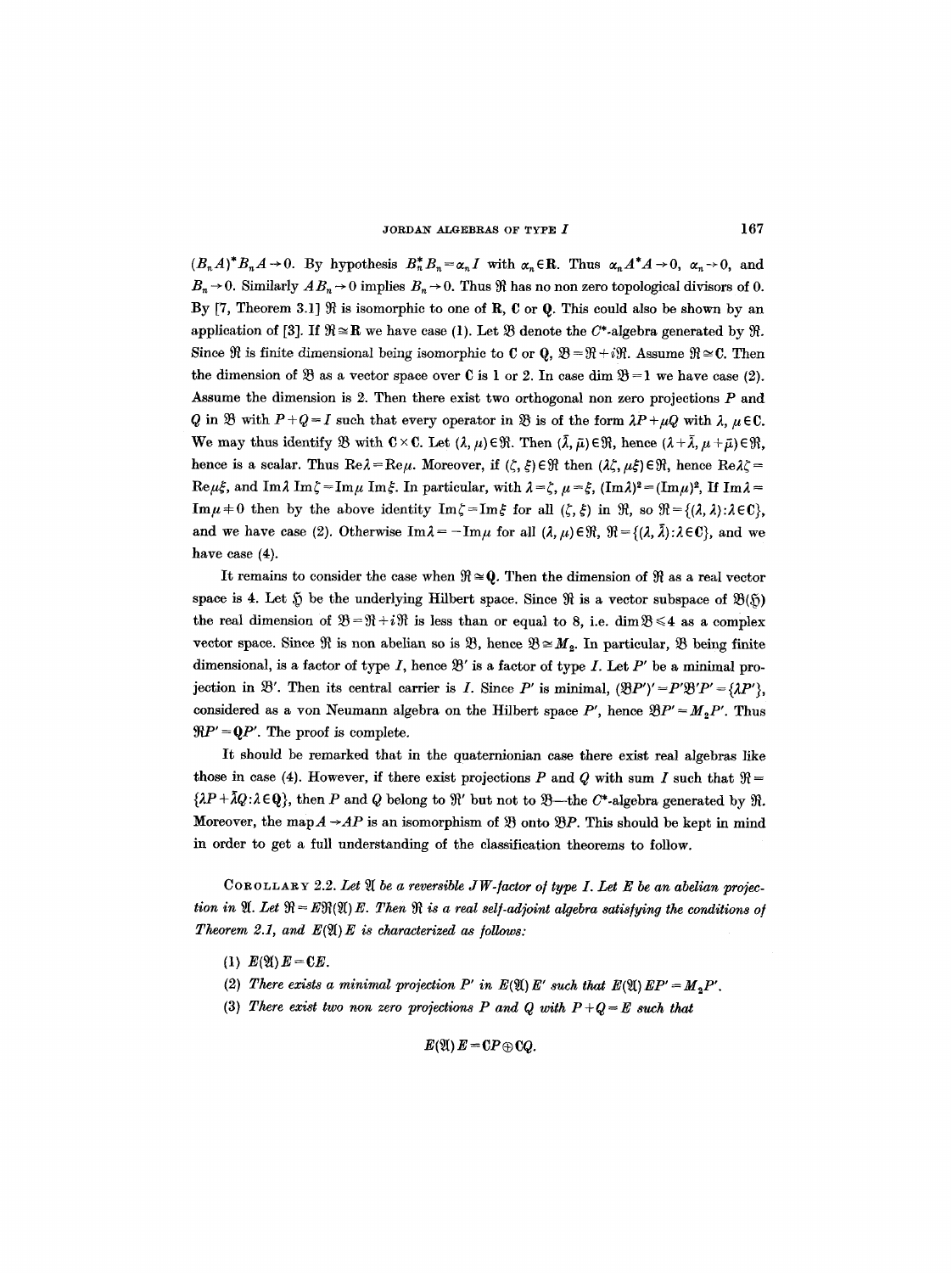**168 v.** STØRMER

*Proof.* Since E is abelian  $E(X) = RE$  [11, Corollary 24]. Since  $X$  is reversible it follows that  $\Re$  satisfies the conditions of Theorem 2.1. The rest is clear from the theorem and its proof.

The next result will be used in section 8.

COROLLARY 2.3. Let  $\Re$  be an irreducible, uniformly closed, self-adjoint, real algebra *with identity I acting on a Hilbert space*  $\mathfrak{D}$ . Assume  $\mathfrak{R}_{SA}$  is abelian. Then  $\mathfrak{R}$  is one of the */ollowing algebras:* 

- (1) *(resp.* 2)  $\mathfrak{R} = \mathbb{R}I$  *(resp.* CI*)*, and dim $\mathfrak{H} = 1$ .
- (3)  $\mathfrak{R} = QI$ , and  $\dim \mathfrak{H} = 2$ .

*Proof.* Let  $\mathfrak{M}$  be a maximal ideal in  $\mathfrak{R}_{SA}$ . Let f be a pure state of  $\mathfrak{R}_{SA}$  with kernel  $\mathfrak{M}$ . Let *I* be a state extension of *f* to the C\*-algebra  $\mathfrak B$  generated by  $\mathfrak R$ . Then  $\tilde{f} = \omega_x \varphi$  with  $\varphi$  a representation of  $\mathfrak{B}$ . Let  $\overline{\mathfrak{M}} = \mathfrak{R} \cap \ker \varphi$ . Then  $\overline{\mathfrak{M}}$  is a uniformly closed self-adjoint ideal in  $\mathfrak{R}.$  If  $A\in\overline{\mathfrak{M}}$  then  $AA^*\in\overline{\mathfrak{M}}$ , hence  $0=\omega_x\varphi(AA^*)=f(AA^*)$ , and  $AA^*\in\mathfrak{M}$ . Let  $\mathfrak{J}$  be a uniformly closed ideal in  $\mathfrak{R}_{SA}$ . Then  $\mathfrak{F} = \cap \mathfrak{M}$ ,  $\mathfrak{M}$  maximal ideals in  $\mathfrak{R}_{SA}$ . Let  $\bar{\mathfrak{F}} = \cap \bar{\mathfrak{M}}$ , where the  $\mathfrak{M}$  are constructed as above. Let  $A \in \overline{\mathfrak{F}}$ . Then  $AA^* \in \overline{\mathfrak{F}}$ , hence  $AA^* \in \overline{\mathfrak{M}}$  for all  $\mathfrak{M}$ . By the above  $AA^* \in \mathfrak{M}$  for all  $\mathfrak{M}$ , hence  $AA^* \in \mathfrak{J}$ .

We show  $\Re_{SA} = RI$ . If not then there exist two non zero uniformly closed ideals  $\mathcal{S}$ and  $\ddot{\mathbf{J}}$  in  $\mathfrak{R}_{SA}$  such that  $\mathfrak{F} = 0$ . Let  $\ddot{\mathfrak{F}}$  and  $\ddot{\mathbf{J}}$  be ideals in  $\Re$  constructed as above. Let  $A \in \overline{S}$  and  $B \in \overline{J}$ . Then  $AB \in \overline{S} \cap \overline{J}$ . Thus  $AB(AB)^* \in \mathcal{S} \cap \overline{J} = \mathcal{S} \overline{J} = 0$ , and  $AB = 0$ . Thus  $\Im \bar{\mathfrak{F}}=0.$  Since  $\Re$  is irreducible  $\Re$  has no non zero ideal divisors of zero [8, Lemma 2.5]. Thus  $\overline{\hat{S}}$  or  $\overline{\hat{J}}=0$ , contrary to assumption;  $\Re_{SA} = RI$ . An application of Theorem 2.1 completes the proof.

## 3. Irreducible JW-algebras

We classify all irreducible JW-algebras of type  $I_n$ ,  $n\geq 3$ . The key to this and later results lies in the following general lemma on the structure of J W-algebras.

**LEMMA 3.1.** Let  $\mathfrak A$  be a JW-algebra such that there exists a family  $\{E_{\sigma}\}_{{\sigma}\in J}$  of orthogonal, *non zero, equivalent projections in*  $\mathfrak{A}$  with  $\sum_{\sigma \in I} E_{\sigma} = I$ , and  $\text{card }J \geq 3$ . For  $\sigma$ ,  $\rho \in J$  let  $\mathfrak{S}_{\sigma \rho} =$  $E_{\sigma} \mathfrak{A} E_{o}$ . Then the following relations hold: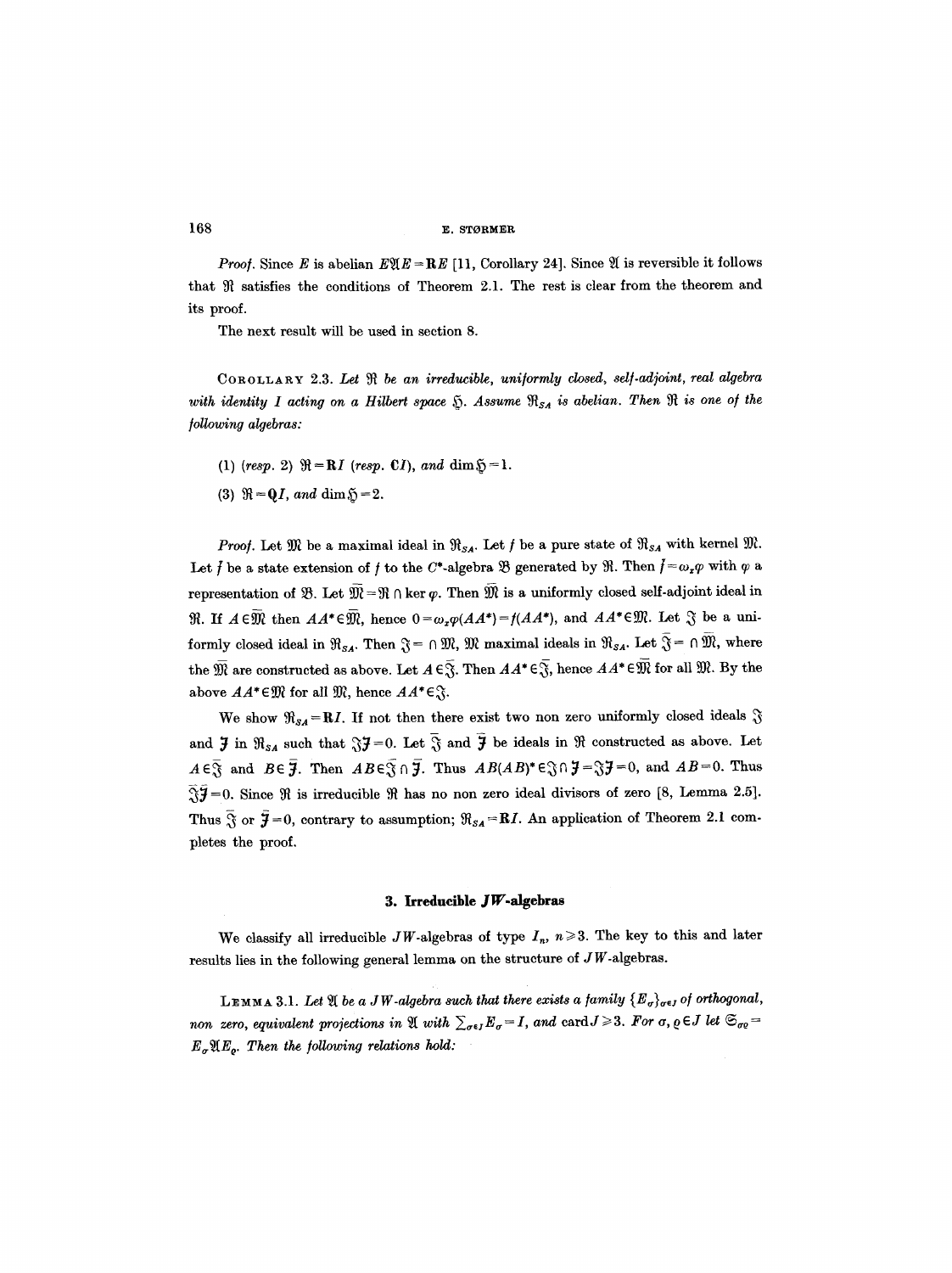JORDAN ALGEBRAS OF TYPE  $I$  169

(1) 
$$
\mathfrak{S}_{\sigma\tau}\mathfrak{S}_{\eta\varrho}=\begin{cases} 0 & \text{if } \tau=\eta \\ \mathfrak{S}_{\sigma\varrho} & \text{if } \tau=\eta, \sigma+\varrho \\ \mathfrak{S}_{\sigma\varphi}\mathfrak{S}_{\varphi\sigma} & \text{for all } \varphi+\sigma & \text{if } \sigma=\varrho+\tau=\eta. \end{cases}
$$

- (2)  $\mathfrak{S}_{\sigma\rho} = \mathfrak{S}_{\sigma\rho} \mathfrak{S}_{\rho\sigma} \mathfrak{S}_{\sigma\rho}$  if  $\sigma \neq \rho$ .
- (3) *If*  $\sigma \neq \rho$ , let  $\mathfrak{A}_{\sigma}$  be the uniformly closed real linear space generated by  $\mathfrak{S}_{\sigma\rho} \mathfrak{S}_{\varrho\sigma}$ . Then  $\mathfrak{A}_{\sigma}$  is a real self-adjoint algebra with identity  $E_{\sigma}$ ,  $\mathfrak{A}_{\sigma}$  is independent of  $\rho$ , and  $\mathfrak{A}_{\sigma SA} = \mathfrak{S}_{\sigma \sigma}.$
- (4)  $E_{\sigma} \Re(\mathfrak{A}) E_{\varrho} = \mathfrak{S}_{\sigma \varrho} \text{ if } \sigma \neq \varrho, E_{\sigma} \Re(\mathfrak{A}) E_{\sigma} \subset \mathfrak{A}_{\sigma}^{-}.$
- (5)  $\mathfrak{A}$  *is reversible, and*  $\mathfrak{R}(\mathfrak{A})^- = \mathfrak{A}^{4-}$ .

*Proof.* Clearly  $\mathfrak{S}_{\sigma\tau}\mathfrak{S}_{\eta\theta}=0$  if  $\tau\neq\eta$ . Now  $\mathfrak{S}_{\sigma\tau}\mathfrak{S}_{\tau\theta}\subset \mathfrak{S}_{\sigma\theta}$  if  $\sigma\neq\varrho$ . In fact, take B,  $C\in\mathfrak{A}$ and put  $A=E_{\sigma}BE_{\tau}+E_{\tau}BE_{\sigma}+E_{\tau}CE_{\rho}+E_{\rho}CE_{\tau}$ . Clearly  $A\in\mathfrak{A}$ , hence  $A^2\in\mathfrak{A}$ , so that  $E_{\sigma}A^2E_{\varrho}\in\mathfrak{S}_{\sigma\rho}$ . There are three cases, namely,  $\tau=\sigma$ ,  $\tau=\varrho$ , and  $\tau+\sigma$  and  $\tau+\varrho$ . In the two first cases straightforward computations yield  $E_{\sigma} BE_{\tau} CE_{\sigma} = \frac{1}{2} E_{\sigma} A^2 E_{\rho} \in \mathfrak{S}_{\sigma\rho}$ . In the third case a similar computation yields  $E_{\sigma} BE_{\tau} CE_{\sigma} = E_{\sigma} A^2 E_{\sigma} \in \mathfrak{S}_{\sigma\rho}$ , and  $\mathfrak{S}_{\sigma\tau} \mathfrak{S}_{\tau\rho} \subset \mathfrak{S}_{\sigma\rho}$  for all  $\tau$  whenever  $\sigma \neq \rho$ , as asserted. The opposite inclusion is clear if  $\tau = \sigma$  or  $\tau = \rho$ . Assume therefore  $\sigma$ ,  $\rho$ ,  $\tau$  all distinct. Let S be a symmetry in  $\mathfrak{A}$  such that  $E_{\rho} = SE_{\tau} S$ . Let  $V =$  $E_{\varrho}SE_{\tau}$ . Then V is a partial isometry in  $\mathfrak{S}_{\varrho_{\tau}}$  such that  $V^*V = E_{\tau}$  and  $VV^* = E_{\varrho}$ . Let  $A \in \mathfrak{S}_{\sigma\varrho}$ . Then

$$
A=A\,E_{\varrho}\!=\!(A\,V)\,V^*\!\in\!(\mathfrak{S}_{\sigma\varrho}\mathfrak{S}_{\varrho\tau})\mathfrak{S}_{\tau\varrho}\!\subset\!\mathfrak{S}_{\sigma\tau}\mathfrak{S}_{\tau\varrho}
$$

by the above. Thus  $\mathfrak{S}_{\sigma\rho} \subset \mathfrak{S}_{\sigma\tau} \mathfrak{S}_{\tau\rho}$ , and they are equal.

Assume  $\rho = \sigma$ . Let  $\varphi \neq \tau$  in J, both different from  $\sigma$ . Then, by the above,  $\mathfrak{S}_{\sigma\tau} \mathfrak{S}_{\tau\sigma} =$  $\mathfrak{S}_{\sigma\tau}\mathfrak{S}_{\tau\varphi}\mathfrak{S}_{\varphi\sigma}=\mathfrak{S}_{\sigma\varphi}\mathfrak{S}_{\varphi\sigma}$ , and (1) is proved.

If  $\rho + \sigma$  let  $\tau \in J$  be distinct from both. Then by repeated applications of (1),

$$
\mathfrak{S}_{\sigma\varrho}\!=\!\mathfrak{S}_{\sigma\tau}\,\mathfrak{S}_{\tau\varrho}\!=\!\mathfrak{S}_{\sigma\varrho}\,\mathfrak{S}_{\varrho\tau}\,\mathfrak{S}_{\tau\varrho}\!=\!\mathfrak{S}_{\sigma\varrho}\,\mathfrak{S}_{\varrho\sigma}\,\mathfrak{S}_{\sigma\tau}\,\mathfrak{S}_{\tau\varrho}\!=\!\mathfrak{S}_{\sigma\varrho}\,\mathfrak{S}_{\varrho\sigma}\,\mathfrak{S}_{\sigma\varrho},
$$

and (2) is proved.

It is clear from (1) that  $\mathfrak{A}_{\sigma}$  is independent of  $\rho$ . By (2),

$$
(\mathfrak{S}_{\sigma\varrho}\mathfrak{S}_{\varrho\sigma})^2\!=\!\mathfrak{S}_{\sigma\varrho}\mathfrak{S}_{\varrho\sigma}\mathfrak{S}_{\sigma\varrho}\mathfrak{S}_{\varrho\sigma}\!=\!\mathfrak{S}_{\sigma\varrho}\mathfrak{S}_{\varrho\sigma},
$$

so  $\mathfrak{S}_{\sigma\rho} \mathfrak{S}_{\rho\sigma}$  is multiplicative. Since it is clearly self-adjoint  $\mathfrak{A}_{\sigma}$  is a real self-adjoint algebra with identity  $E_{\sigma}$ . Let A be a self-adjoint operator in  $\mathfrak{A}_{\sigma}$ . Then A is a uniform limit of selfadjoint operators of the form  $\sum_{i=1}^m B_i$  with

$$
B_i = E_{\sigma} C_i E_{\varrho} D_i E_{\sigma} \in (\mathfrak{S}_{\sigma \varrho} \mathfrak{S}_{\varrho \sigma})_{SA}, \quad C_i, D_i \in \mathfrak{A}.
$$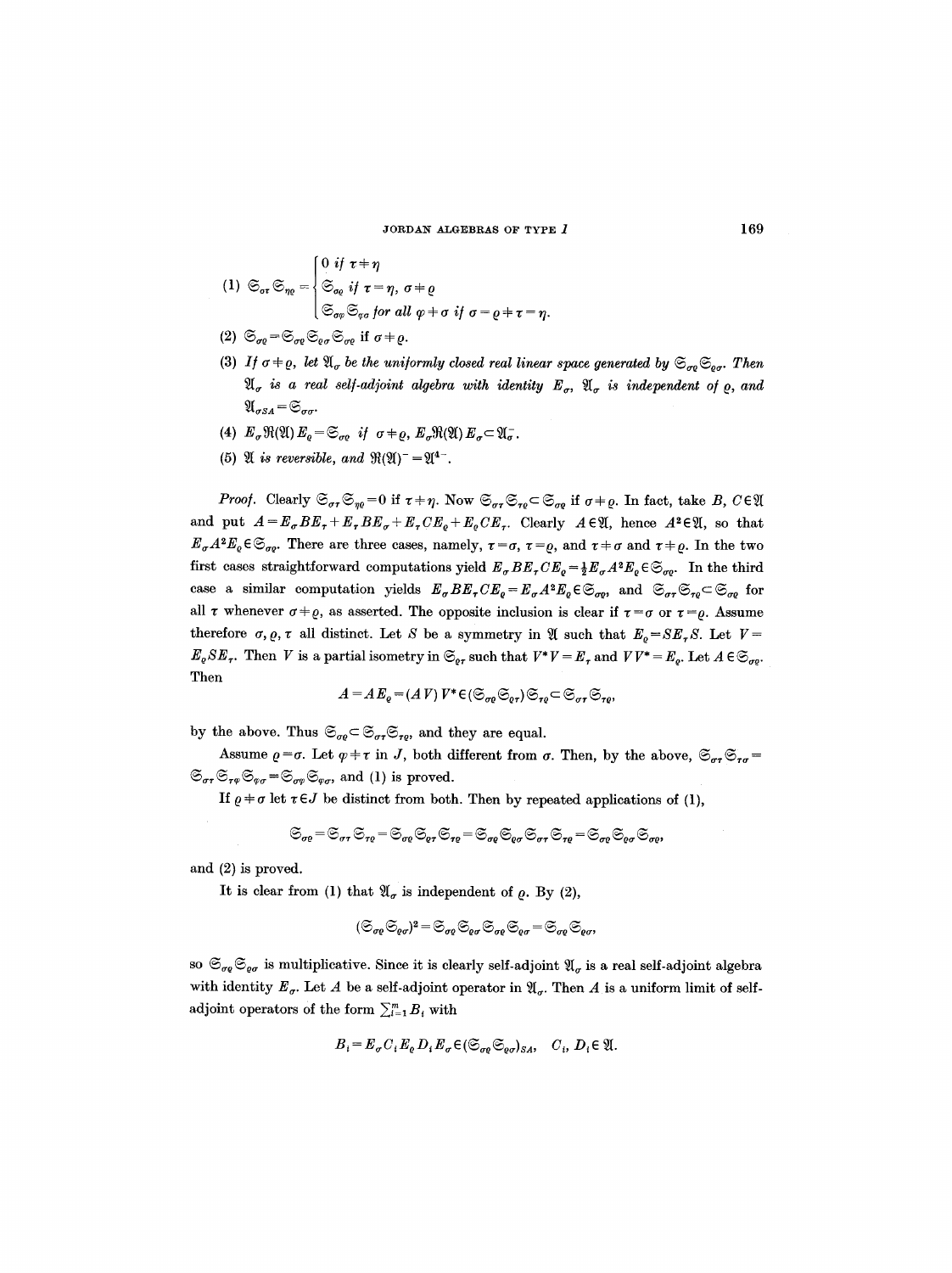Since  $B_i = \frac{1}{2}(B_i + B_i^*) = \frac{1}{2}E_{\sigma}(C_i E_{\rho} D_i + D_i E_{\rho} C_i) E_{\sigma} \in E_{\sigma} \mathfrak{A} E_{\sigma} = \mathfrak{S}_{\sigma \sigma}$ ,

 $A\in\mathfrak{S}_{\sigma\sigma}$ . Thus  $\mathfrak{A}_{\sigma_{SA}}\subset\mathfrak{S}_{\sigma\sigma}$ . The opposite inclusion follows as soon as we have shown  $\mathfrak{S}_{\sigma\sigma}\subset \mathfrak{A}_{\sigma}$ . For this let  $P\leqslant E_{\sigma}$  be a non zero projection in  $\mathfrak{A}$ . Let S be a symmetry in  $\mathfrak{A}$ such that  $SE_{\sigma}S=E_{\rho}$ ,  $\rho+\sigma$ . Let  $Q=SPS$ . Then  $Q \leq E_{\rho}$ . Let  $R=P+Q$ . Let  $T=RSR$ . Then  $T \in \mathfrak{A}$ , and

$$
P=TQ T=E_{\sigma}TQ TE_{\sigma}=E_{\sigma} TE_{\varrho} TE_{\sigma} \in \mathfrak{S}_{\sigma\varrho}\mathfrak{S}_{\varrho\sigma}\subset \mathfrak{A}_{\sigma}.
$$

Since real linear combinations of projections are uniformly dense in the JW-algebra  $\mathfrak{S}_{\sigma\sigma}$ , and since  $\mathfrak{A}_{\sigma}$  is uniformly closed  $\mathfrak{S}_{\sigma\sigma} \subset \mathfrak{A}_{\sigma}$ , as asserted, (3) is proved. Notice that the same argument shows  $(\mathfrak{A}_{\sigma}^{-})_{SA} = \mathfrak{S}_{\sigma\sigma}$ , a fact which will be used below.

We next show  $\mathfrak{S}_{\sigma\rho}$  is weakly closed whenever  $\sigma\neq\rho$ . Let  $A\in\mathfrak{S}_{\sigma\rho}^-$ . Then  $A=E_{\sigma}AE_{\rho}$ . Let  $\{A_\alpha\}$  be a net in  $\mathfrak A$  such that  $E_\sigma A_\alpha E_\rho \rightarrow A$  weakly. Since the \*-operation is weakly continuous,  $E_{\rho}A_{\alpha}E_{\sigma} \rightarrow A^*$  weakly, hence  $A + A^*$  is the weak limit of the net  $\{E_{\sigma}A_{\alpha}E_{\sigma}+$  $E_q A_\alpha E_\sigma$ , the net consisting of operators in  $\mathfrak{A}$ . Therefore  $A + A^* \in \mathfrak{A}$ , as  $\mathfrak{A}$  is weakly closed. Thus  $A = E_{\sigma}(A + A^*) E_{\rho} \in \mathfrak{S}_{\sigma\rho}$ ,  $\mathfrak{S}_{\sigma\rho}$  is weakly closed.

In order to show (4) let  $A \in \mathfrak{R}(\mathfrak{A})$ . Then A is a uniform limit of operators of the form  $\sum_{i=1}^n\prod_{j=1}^{m_i}A_{ij}$  with  $A_{ij}\in\mathfrak{A}$ . Therefore, in order to show  $E_{\sigma}AE_{\varrho}\in\mathfrak{S}_{\sigma\rho}$  if  $\sigma\neq\varrho$  (resp. in  $\mathfrak{A}_{\sigma}^-$  if  $\sigma = \varrho$ ), it suffices by linearity and the fact that  $\mathfrak{S}_{\sigma_{\varrho}}$  and  $\mathfrak{A}_{\sigma}^-$  are weakly closed so uniformly closed, to show that any operator of the form

$$
E_{\sigma} \prod_{j=1}^{n} A_{j} E_{\varrho} \in \mathfrak{S}_{\sigma_{\varrho}} \quad (\text{resp. } \mathfrak{A}_{\sigma}^{-}), \quad \text{where } A_{j} \in \mathfrak{A}.
$$

For  $n = 1$  this is trivial. Use induction and assume it holds for  $n-1$ . Then

$$
E_{\sigma}\prod_{j=1}^n A_j E_{\varrho}=E_{\sigma}\left(\prod_{j=1}^{n-1} A_j\right) A_n E_{\varrho},
$$

which is the strong limit of operators

$$
\sum_{\tau \in J'} E_{\sigma} \prod_{j=1}^{n-1} A_j E_{\tau} A_n E_{\varrho},
$$

with *J'* a finite subset of *J*. By induction hypothesis

$$
E_{\sigma}\prod_{j=1}^{n-1}A_jE_{\tau}\in\mathfrak{S}_{\sigma\tau}\quad\text{if}\;\;\sigma\neq\tau
$$

and in  $\mathfrak{A}_{\sigma}^-$  if  $\sigma = \tau$ . Hence, by (1)

$$
E_{\sigma}\prod_{j=1}^{n-1}A_{j}E_{\tau}A_{n}E_{\varrho}\in\mathfrak{S}_{\sigma_{\varrho}} \quad (\text{resp. } \mathfrak{A}_{\sigma}^{-}) \quad \text{if} \quad \tau\neq\sigma,
$$

and if  $\tau = \sigma$  then by (2) and the fact that  $\mathfrak{S}_{\sigma \varrho}$  is weakly closed,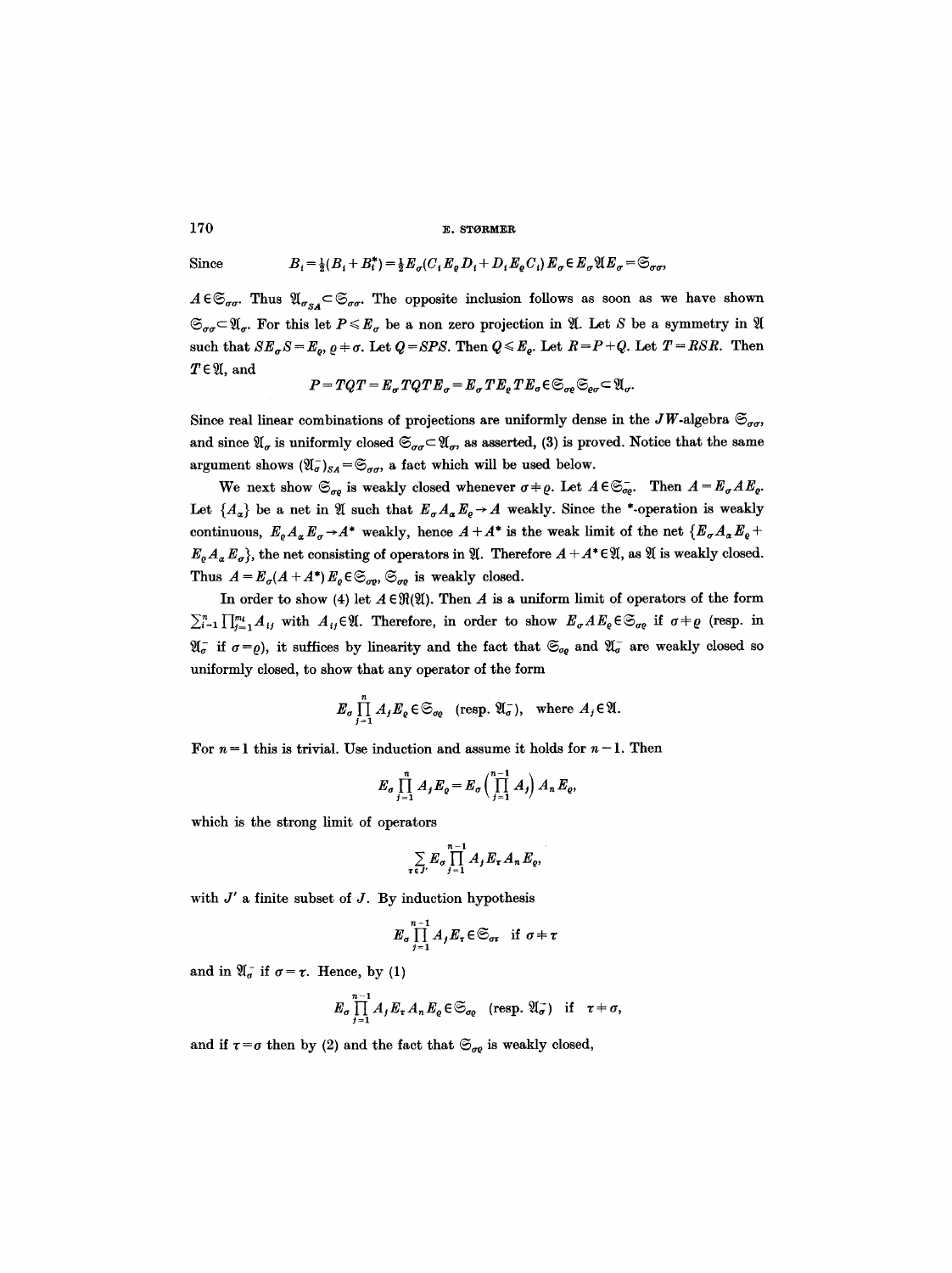Thus  
\n
$$
E_{\sigma} \prod_{j=1}^{n-1} A_j E_{\sigma} A_n E_{\varrho} \in \mathfrak{S}_{\sigma\varrho} \quad (\text{resp. } \mathfrak{A}_{\sigma}^{-}).
$$
\n
$$
\sum_{\tau \in J'} E_{\sigma} \prod_{j=1}^{n-1} A_j E_{\tau} A_n E_{\varrho} \in \mathfrak{S}_{\sigma\varrho} \quad (\text{resp. } \mathfrak{A}_{\sigma}^{-}).
$$

for all finite subsets 
$$
J'
$$
 of  $J$ . As  $\mathfrak{S}_{\sigma\varrho}$  and  $\mathfrak{A}_{\sigma}^-$  are weakly so strongly closed, it follows that

$$
E_{\sigma}\left(\prod_{j=1}^{n-1}A_j\right)A_nE_{\varrho}\in\mathfrak{S}_{\sigma_{\varrho}}\quad(\text{resp. }\mathfrak{A}_{\sigma}^-).
$$

Thus  $E_{\sigma} \mathfrak{R}(\mathfrak{A}) E_{\varrho} \subset \mathfrak{S}_{\sigma\varrho}$  (resp.  $\mathfrak{A}_{\sigma}$ ). Since clearly  $\mathfrak{S}_{\sigma\varrho} \subset E_{\sigma} \mathfrak{R}(\mathfrak{A}) E_{\varrho}$  (4) follows. Notice that  $E_{\sigma} \Re(\mathfrak{A})^{-} E_{\sigma} \supset \mathfrak{A}_{\sigma}^{-}$ , so they are equal.

Let  $A \in \mathfrak{R}(\mathfrak{A})_{SA}$ . Then  $E_{\sigma} A E_{\sigma} \in \mathfrak{A}_{\sigma SA} = \mathfrak{S}_{\sigma \sigma}$ . If  $\sigma \neq \varrho$  then there exist B,  $C \in \mathfrak{A}$  such that

$$
E_{\sigma} A E_{\rho} + E_{\rho} A E_{\sigma} = E_{\sigma} B E_{\rho} + E_{\rho} C E_{\sigma}
$$
  
=  $\frac{1}{2} (E_{\sigma} B E_{\rho} + E_{\rho} C E_{\sigma}) + \frac{1}{2} (E_{\sigma} B E_{\rho} + E_{\rho} C E_{\sigma})^*$   
=  $E_{\sigma} \frac{1}{2} (B + C) E_{\rho} + E_{\rho} \frac{1}{2} (B + C) E_{\sigma} \in \mathfrak{A}$ .

Thus  $A \in \mathfrak{A}$ ,  $\mathfrak{A}$  is reversible.

It is clear that each  $\mathfrak{S}_{\sigma\rho} \subset \mathfrak{A}^2$ . Thus  $\mathfrak{A}_{\sigma} \subset \mathfrak{A}^4$ . Hence by (4),  $\mathfrak{R}(\mathfrak{A})^-\subset \mathfrak{A}^{4-}$ , and they are equal. The proof is complete.

From now on the  $E_{\sigma}$  in Lemma 3.1 will be abelian projections in a JW-factor  $\mathfrak A$  of type I. If  $\mathfrak A$  is of type  $I_2$  we define the  $\mathfrak{S}_{\sigma\rho}$  as above. Whenever we write  $\mathfrak{S}_{\sigma\rho}$  we shall assume  $\sigma + \varrho$ .

LEMMA 3.2. Let  $\mathfrak A$  be a JW-factor with orthogonal non zero abelian projections  $\{ E_{\sigma}\} _{\sigma\in I}$ *such that*  $\sum_{\sigma \in I} E_{\sigma} = I$ . Then every operator in  $\mathfrak{S}_{\sigma \rho}$  is a scalar multiple of a partial isometry *of*  $E_e$  onto  $E_\sigma$ . Moreover, if S,  $T \in \mathfrak{S}_{\sigma \rho}$  then there exists a real number  $\alpha$  such that

$$
S^*T + T^*S = \alpha E_o, \qquad ST^* + TS^* = \alpha E_o.
$$

*Proof.* Let  $S \in \mathfrak{S}_{\sigma Q}$ . Then  $S = E_{\sigma} A E_{\rho}$ ,  $A \in \mathfrak{A}$ . Thus

$$
S^*S = E_o A E_o A E_o \in E_o \mathfrak{A} E_o = \mathbf{R} E_o
$$

[11, Corollary 24], hence  $S^*S=||S||^2E_e$ . Similarly  $SS^*=||S||^2E_\sigma$ , and  $S=\beta V$  with V a partial isometry of  $E_e$  onto  $E_\sigma$ ,  $\beta \in \mathbb{C}$ . Let T be another operator in  $\mathfrak{S}_{\sigma e}$ . Since  $\mathfrak A$  is linear so is  $\mathfrak{S}_{\sigma\rho}$ . Thus  $S+T=\gamma W$  with W a partial isometry of  $E_{\rho}$  onto  $E_{\sigma}$ ,  $\gamma \in \mathbb{C}$ . Therefore,

$$
|\gamma|^2 E_e = (S+T)^*(S+T) = S^*S + T^*T + (S^*T + T^*S) = |\beta|^2 E_e + \delta E_e + (S^*T + T^*S),
$$

where  $T^*T = \delta E_q$ . Thus  $S^*T + T^*S = \alpha E_q$ . We may assume  $T \neq 0$ . Then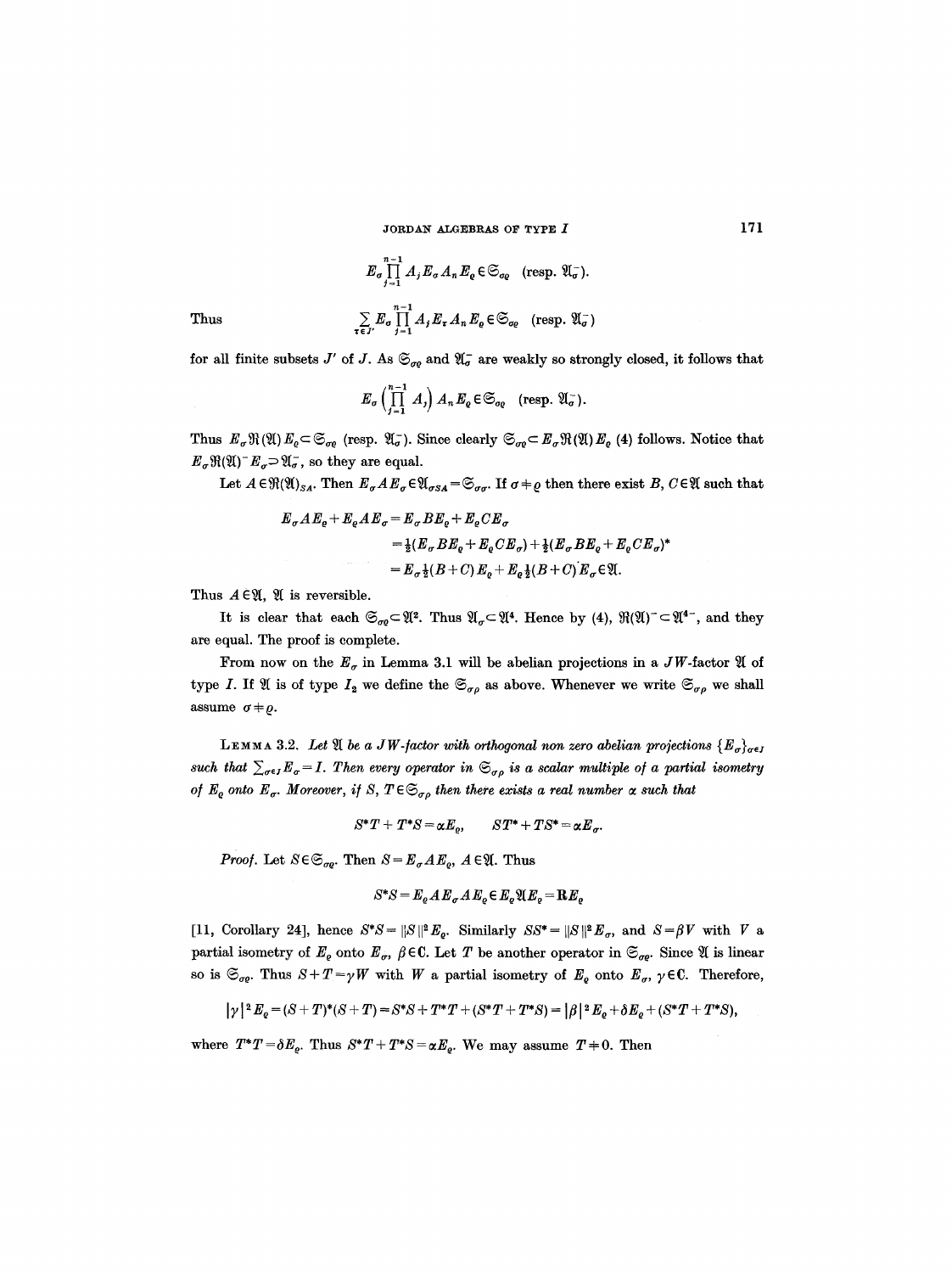$$
TS^* + ST^* = TS^*E_{\sigma} + E_{\sigma}ST^* = \delta^{-1}T(S^*T + T^*S)T^* = \delta^{-1}T\alpha E_{\varrho}T^* = \alpha E_{\sigma}.
$$

The proof is complete.

From now on  $\mathfrak A$  is a JW-factor of type  $I_n$ ,  $n \geq 3$ , and the  $E_{\sigma}$  are as in Lemma 3.2. Then they are all equivalent [11, Corollary 26], and Lemma 3.1 is applicable. We keep the notation in Lemma 3.1.

LEMMA 3.3. For each pair  $\sigma \neq \rho$  in J we can choose one partial isometry  $W_{\sigma\rho} \in \mathfrak{S}_{\sigma\rho}$ such that whenever  $\rho, \sigma, \tau$  are three distinct elements in J then

- (1)  $W_{\sigma\rho} = W_{\rho\sigma}^*$ ,
- (2)  $W_{\sigma q} = W_{\sigma \tau} W_{\tau q}$ .

*Proof.* Let first  $\varrho$ ,  $\sigma$ ,  $\tau$  be three distinct elements in J. Choose partial isometries  $W_{\sigma\varrho}$ and  $W_{\sigma\tau}$  in  $\mathfrak{S}_{\sigma\rho}$  and  $\mathfrak{S}_{\sigma\tau}$  respectively (Lemma 3.2). Define  $W_{\rho\sigma}$  and  $W_{\tau\sigma}$  by (1). Let

$$
W_{\tau e} = W_{\tau \sigma} W_{\sigma e}, \qquad W_{e \tau} = W_{e \sigma} W_{\sigma \tau}.
$$

By Lemma 3.1  $W_{\tau\varrho}\in\mathfrak{S}_{\tau\varrho}$  and  $W_{\varrho\tau}\in\mathfrak{S}_{\varrho\tau}$ , and  $W_{\tau\varrho}=W_{\varrho\tau}^*$ . It is straightforward to check (2) for the different rearrangements of  $\rho$ ,  $\sigma$ , and  $\tau$ , e.g.  $W_{\sigma\tau} = E_{\sigma} W_{\sigma\tau} = W_{\sigma\rho} W_{\rho\sigma} W_{\sigma\tau} =$  $W_{\sigma\rho} W_{\rho\tau}$ . Thus the lemma holds for the three elements  $\rho$ ,  $\sigma$ , and  $\tau$  in J.

Let K be a maximal subset of J containing  $\rho$ ,  $\sigma$ , and  $\tau$ , and for which the  $W_{\eta\varphi}$  are chosen so that (1) and (2) hold for all elements  $\eta$ ,  $\varphi$  in *K*. Then  $K=J$ . If not let  $\eta \in J-K$ . Choose  $W_{\varrho\eta}$  and  $W_{\eta\varrho}$  in  $\mathfrak{S}_{\varrho\eta}$  and  $\mathfrak{S}_{\eta\varrho}$  respectively such that  $W_{\varrho\eta} = W_{\eta\varrho}^*$ . Let

$$
W_{\eta\varphi}=W_{\eta\varrho}W_{\varrho\varphi},\qquad W_{\varphi\eta}=W_{\varphi\varrho}W_{\varrho\eta},
$$

for all  $\varphi \in K$ ,  $\varphi \neq \varrho$ . Then  $W_{\eta\varphi}^* = W_{\varphi\eta}$ , so (1) holds. Let  $\mu \neq \varphi$  be in K and distinct form  $\varrho$ . This is possible by the preceding paragraph. As above we can show (2) holds for all rearrangements of  $\eta$ ,  $\rho$ , and  $\varphi$ . We show (2) holds for all rearrangements of  $\eta$ ,  $\mu$ , and  $\varphi$ . Indeed,

$$
W_{\mu\eta} = W_{\mu\varrho} W_{\varrho\eta} = W_{\mu\varphi} W_{\varrho\varrho} W_{\varrho\eta} = W_{\mu\varphi} E_{\varrho} W_{\varrho\eta} = W_{\mu\varphi} W_{\varrho\eta},
$$
  
\n
$$
W_{\eta\mu} = W_{\mu\eta}^* = W_{\eta\varrho} W_{\varrho\eta},
$$
  
\n
$$
W_{\varrho\mu} = W_{\varrho\varrho} W_{\varrho\mu} = W_{\varrho\varrho} E_{\varrho} W_{\varrho\mu} = W_{\varrho\varrho} W_{\varrho\eta} W_{\eta\varrho} W_{\varrho\mu} = W_{\varrho\eta} W_{\eta\mu},
$$

and (2) holds. Thus  $K \cup \{\eta\}$  satisfies (1) and (2) for all its elements, contradicting the maximality of K. Thus  $K = J$ , the proof is complete.

LEMMA 3.4. The  $\mathfrak{A}_\sigma$ ,  $\sigma \in J$ , are all spatially isomorphic, and each  $\mathfrak{A}_\sigma$  is one of the fol*lowing algebras:*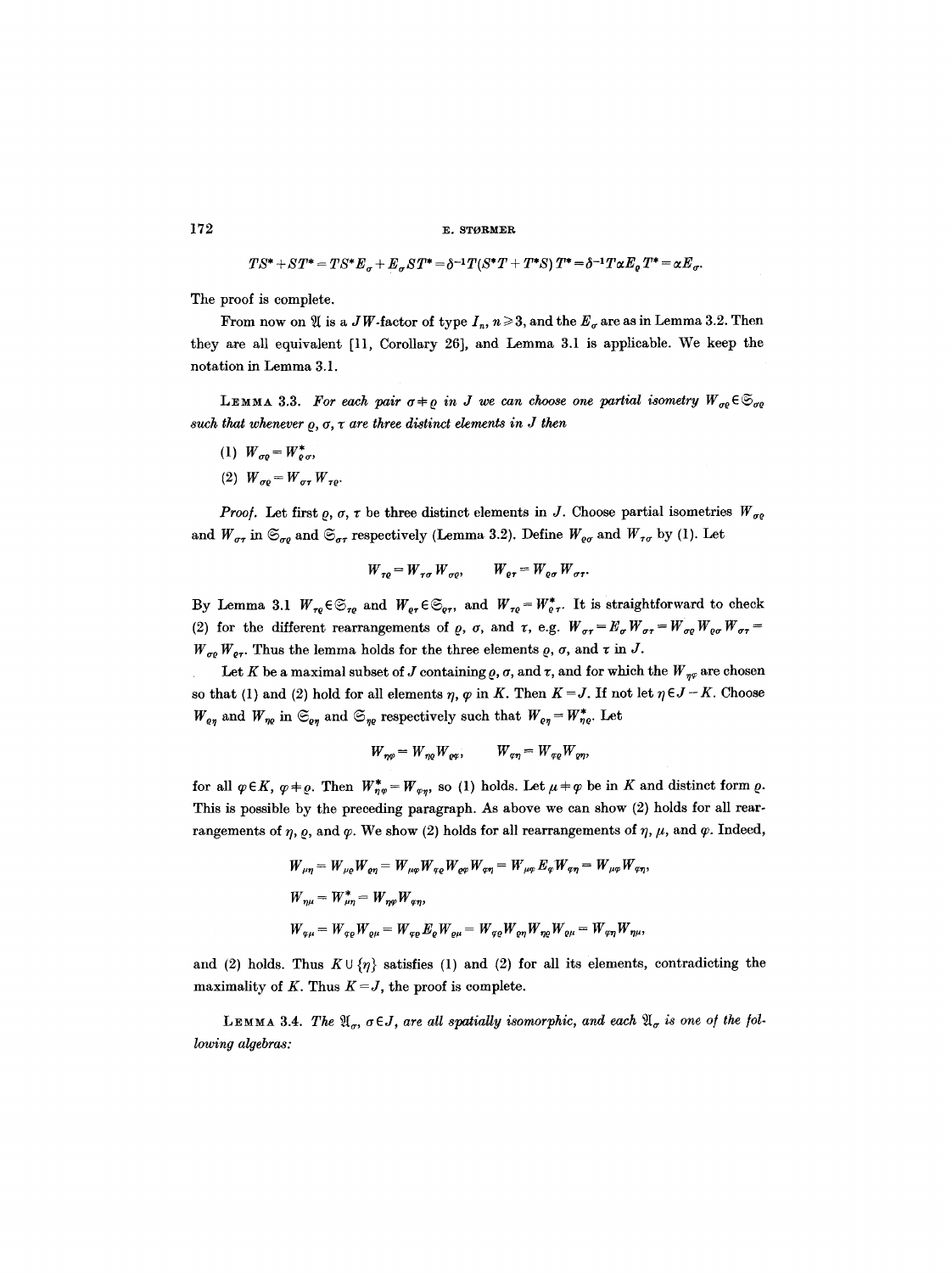- (1) *(resp.* 2)  $\mathfrak{A}_{\sigma} = \mathbf{R}E_{\sigma}$  *(resp.*  $CE_{\sigma}$ ).
- (3) There exists a projection  $P' \in \mathfrak{A}'$  with central carrier I such that if  $\mathfrak{A}$  is replaced by  $P' \mathfrak{A}$  then  $\mathfrak{A}_{\sigma} = \mathbf{Q} E_{\sigma}$ .
- (4) There exist two orthogonal non zero projections  $P_{\sigma}$  and  $Q_{\sigma}$  with sum  $E_{\sigma}$  such that  $\mathfrak{A}_{\sigma} = {\lambda P_{\sigma} + \bar{\lambda} Q_{\sigma}: \lambda \in \mathbb{C}}.$

*Proof.* Choose the  $W_{\sigma\rho} \in \mathfrak{S}_{\sigma\rho}$  as in Lemma 3.3. By Lemma 3.1  $\mathfrak{S}_{\sigma\rho} = \mathfrak{S}_{\sigma\rho} \mathfrak{S}_{\sigma\rho} \mathfrak{S}_{\sigma\rho}$ . If  $V \in \mathfrak{S}_{\sigma Q}$  then  $V = VE_{Q} = VW_{Q\sigma}W_{\sigma Q} = E_{\sigma}V = W_{\sigma Q}W_{\sigma Q}V$ . Thus  $\mathfrak{S}_{\sigma Q} = \mathfrak{S}_{\sigma Q}\mathfrak{S}_{\sigma Q}W_{\sigma Q} =$  $W_{\sigma\rho} \otimes_{\varrho\sigma} \otimes_{\sigma\rho}$ . Since  $\otimes_{\sigma\rho}$  is linear  $\otimes_{\sigma\rho} = \mathfrak{A}_{\sigma} W_{\sigma\rho} = W_{\sigma\rho} \mathfrak{A}_{\rho}$ . In particular  $\mathfrak{A}_{\rho} = W_{\sigma\rho}^* \mathfrak{A}_{\sigma} W_{\sigma\rho}$ and they are spatially isomorphic.

By Lemma 3.1  $\mathfrak{A}_{\sigma SA} = E_{\sigma} \mathfrak{A} E_{\sigma} = \mathbf{R} E_{\sigma}$ . By Theorem 2.1 there are four cases. The cases (1), (2), and (4) of that theorem yield cases (1), (2), and (4) above. Assume  $\mathfrak{A}_{\sigma}$  is given by (3) in Theorem 2.1 for all  $\sigma \in J$ . Then there exists a minimal projection  $P'_{\sigma} \in \mathfrak{A}'_{\sigma}$ , where  $\mathfrak{A}_{\sigma}$ is considered as an algebra on the Hilbert space  $E_{\sigma}$ , such that  $P_{\sigma}' \mathfrak{A}_{\sigma} = \mathbb{Q}P_{\sigma}'$ . Let  $\mathfrak{B}_{\sigma}$  denote the C<sup>\*</sup>-algebra generated by  $\mathfrak{A}_{\sigma}$ . Then  $\mathfrak{B}_{\sigma}$  is a factor of type *I*. The map  $A \rightarrow AP'_{\sigma}$  is an isomorphism of  $\mathfrak{B}_{\sigma}$ . Fix  $\sigma \in J$ . For each  $\rho + \sigma$  let  $P'_{\rho} = W_{\rho \sigma} P'_{\sigma} W_{\sigma \rho}$ . Since the map  $\mathfrak{A}_{\sigma} \to \mathfrak{A}_{\sigma}$ by  $A \to W_{\varrho\sigma} A W_{\sigma\rho}$  is an isomorphism,  $P_{\varrho}$  is a minimal projection in  $\mathfrak{A}'_{\varrho}$ . Let  $P' = \sum_{\varrho \in J} P_{\varrho}$ . Then  $P' \in \mathfrak{A}'$ . In fact, let  $A \in \mathfrak{A}$ . Then  $P' E_{\varrho} A E_{\varrho} = P'_{\varrho} E_{\varrho} A E_{\varrho} = E_{\varrho} A E_{\varrho} P'_{\varrho} = E_{\varrho} A E_{\varrho} P'$ , since  $P'_{\varrho} \in \mathfrak{A}'_k$ . Since  $\mathfrak{S}_{r\rho} = \mathfrak{A}_{r}W_{r\rho}$  there exists  $A_{r} \in \mathfrak{A}_{r}$  such that  $E_{r}AE_{\varrho} = A_{r}W_{r\rho}$ . Thus, with  $\tau$ and  $\rho$  distinct from  $\sigma$ ,

$$
P'E_{\tau}AE_{\varrho} = P_{\tau}'A_{\tau}W_{\tau\varrho} = A_{\tau}P_{\tau}'W_{\tau\varrho}
$$
  
=  $A_{\tau}W_{\tau\sigma}P_{\sigma}'W_{\sigma\tau}W_{\tau\varrho} = A_{\tau}W_{\tau\sigma}P_{\sigma}'W_{\sigma\varrho}$   
=  $A_{\tau}W_{\tau\sigma}W_{\sigma\varrho}P_{\varrho}' = A_{\tau}W_{\tau\varrho}P_{\varrho}' = E_{\tau}AE_{\varrho}P_{\tau}'$ 

and  $P' \in \mathfrak{A}'$  as asserted. Let *Q* be a central projection in  $\mathfrak{A}'$  such that  $Q \ge P'$ . Then  $Q_{\sigma} =$  $E_{\sigma}QE_{\sigma}\geq P'_{\sigma}$ . But  $Q_{\sigma}$  is central in  $E_{\sigma}\mathfrak{A}''E_{\sigma}=\mathfrak{B}_{\sigma}$ , so  $Q_{\sigma}=E_{\sigma}$ . Thus  $Q=\sum_{\sigma}E_{\sigma}=I$ , and the central carrier of  $P'$  is  $I$ . The proof is complete.

As an immediate application of this lemma and its proof we have

LEMMA 3.5. Let the  $W_{\sigma\rho}$ ,  $\sigma \neq \rho \in J$ , be partial isometries in  $\mathfrak{S}_{\sigma\rho}$  chosen as in Lemma 3.3. *Then*  $\mathfrak{S}_{\sigma g}$  *is characterized as follows:* 

- (1)  $\mathfrak{S}_{\sigma q} = \mathbf{R} W_{\sigma q}$ .
- $(2) \mathfrak{S}_{\sigma\rho} = \mathfrak{C}W_{\sigma\rho}$ .
- (3) There exists a projection  $P' \in \mathfrak{A}'$  with central carrier I such that if  $\mathfrak{A}$  is replaced by *P'* $\mathfrak{A}$  *then*  $\mathfrak{S}_{\sigma\varrho} = \mathfrak{Q}W_{\sigma\varrho}$ *.*
- (4) There exist orthogonal projections  $P_{\sigma}$ ,  $Q_{\sigma}$ ,  $P_{\varrho}$ ,  $Q_{\varrho}$  with  $P_{\sigma}+Q_{\sigma}=E_{\sigma}$ ,  $P_{\varrho}+Q_{\varrho}=E_{\varrho}$ *such that*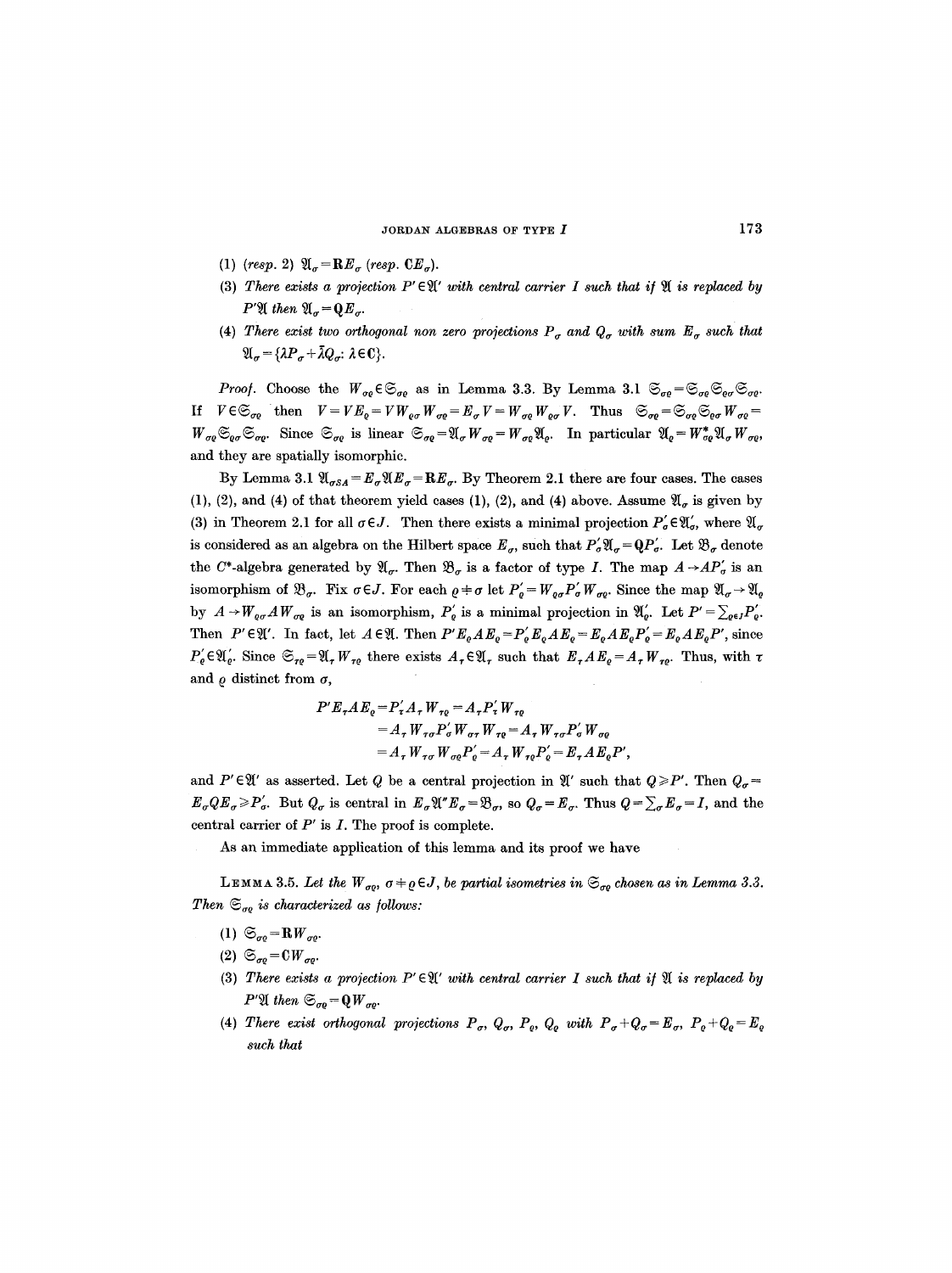$$
\mathfrak{S}_{\sigma\rho} = \{ (\lambda P_{\sigma} + \bar{\lambda} Q_{\sigma}) W_{\sigma\rho} : \lambda \in \mathbb{C} \} = \{ W_{\sigma\rho} (\mu P_{\rho} + \bar{\mu} Q_{\rho}) : \mu \in \mathbb{C} \}.
$$

The remaining part of the proof of Theorem 3.9 consists of eliminating case 4 in Lemma 3.5. We shall need a simple and probably well-known lemma of more general nature.

LEMMA 3.6. Let E, F and G, H be two pairs of orthogonal non zero projections, let V *be a partial isometry of*  $G + H$  *onto*  $E + F$ *. Assume that for each*  $\lambda \in \mathbb{C}$  *there exists*  $\mu \in \mathbb{C}$  *such that* 

(1)  $(\lambda E + \overline{\lambda} F)V = V(\mu G + \overline{\mu} H).$ 

*Then either*  $V^*EV = G$  *and*  $V^*FV = H$ *, or*  $V^*EV = H$  *and*  $V^*FV = G$ *.* 

*Proof.* Multiply (1) on the right by G. Then

(2)  $\lambda EVG + \bar{\lambda}FVG = \mu VG$ .

Multiply (2) on the left by E. Then  $\lambda EVG = \mu EVG$ . Thus either  $\lambda = \mu$  or  $EVG = 0$ . Similarly, multiplication of (2) on the left by F yields  $\bar{\lambda}=\mu$  or  $FVG=0$ . Since (1) holds for all  $\lambda \in \mathbb{C}$ either  $EVG=0$  or  $FVG=0$ , say  $EVG=0$ . Multiplication of (1) on the right by H yields  $EVH=0$  or  $FVH=0$ . If  $EVH=0$  then  $0=EV(G+H)=EV=EVV^*=E$ , contrary to assumption. Thus  $FVH=0$ . Now  $(V*EV)G=0$  hence  $V*EV\leq H$ . Similarly  $V*FV\leq G$ . Since  $V^*EV + V^*FV = H + G$ ,  $V^*EV = H$ ,  $V^*FV = G$ . The case  $FVG = 0$  is treated similarly.

**LEMMA 3.7.** *Assume the*  $\mathfrak{S}_{\sigma o}$  are given by (4) in Lemma 3.5. Then the  $P_{\sigma}$  and  $Q_{\sigma}$  can *be chosen so that*  $P_{\sigma} W_{\sigma q} = W_{\sigma q} P_{\rho}$  and  $Q_{\sigma} W_{\sigma q} = W_{\sigma q} Q_{q}$ , where the  $W_{\sigma q}$  are chosen as in *Lemma 3.3.* 

*Proof.* Fix  $\tau \in J$  and  $P_{\tau}$ . By relabelling  $P_{\rho}$  if necessary whenever  $\rho \neq \tau$  Lemma 3.6 gives  $P_{\tau}W_{\tau e}=W_{\tau e}P_{\varrho}$ , hence  $W_{e\tau}P_{\tau}=(P_{\tau}W_{\tau e})^*=(W_{\tau e}P_{\varrho})^*=P_{e}W_{e\tau}$  whenever  $e\neq\tau$ . Let  $\sigma\in J$ . We may assume  $\sigma = \tau$ . If  $\rho = \sigma, \tau$ , then  $P_{\sigma} W_{\sigma e} = P_{\sigma} W_{\sigma \tau} W_{\tau e} = W_{\sigma \tau} P_{\tau} W_{\tau e} = W_{\sigma \tau} W_{\tau e} P_{e} = \tau$  $W_{\sigma\rho}P_{\varrho}$ . The proof is complete.

Assume the  $W_{\sigma\rho}$  are chosen as in Lemma 3.3 and the  $P_{\sigma}$  as in Lemma 3.7.

LEMMA 3.8. *Assume the*  $\mathfrak{S}_{op}$  are given by (4) in Lemma 3.5. Let P be the projection  $P = \sum_{\sigma \in J} P_{\sigma}$ . Then P belongs to the center of  $\mathfrak{A}'$ .

*Proof.* Let  $A \in \mathfrak{A}$ . Then  $A$  is a strong limit of finite sums of the form

$$
\sum_{\sigma \neq \varrho} \left( \lambda_{\sigma\varrho} P_{\sigma} + \bar{\lambda}_{\sigma\varrho} Q_{\sigma} \right) W_{\sigma\varrho} + \sum_{\sigma} \alpha_{\sigma} E_{\sigma}.
$$

Hence  $P \in \mathfrak{A}'$  if we can show

$$
P_{\sigma}(\lambda P_{\sigma} + \bar{\lambda}Q_{\sigma}) W_{\sigma\rho} = (\lambda P_{\sigma} + \bar{\lambda}Q_{\sigma}) W_{\sigma\rho} P_{\rho}
$$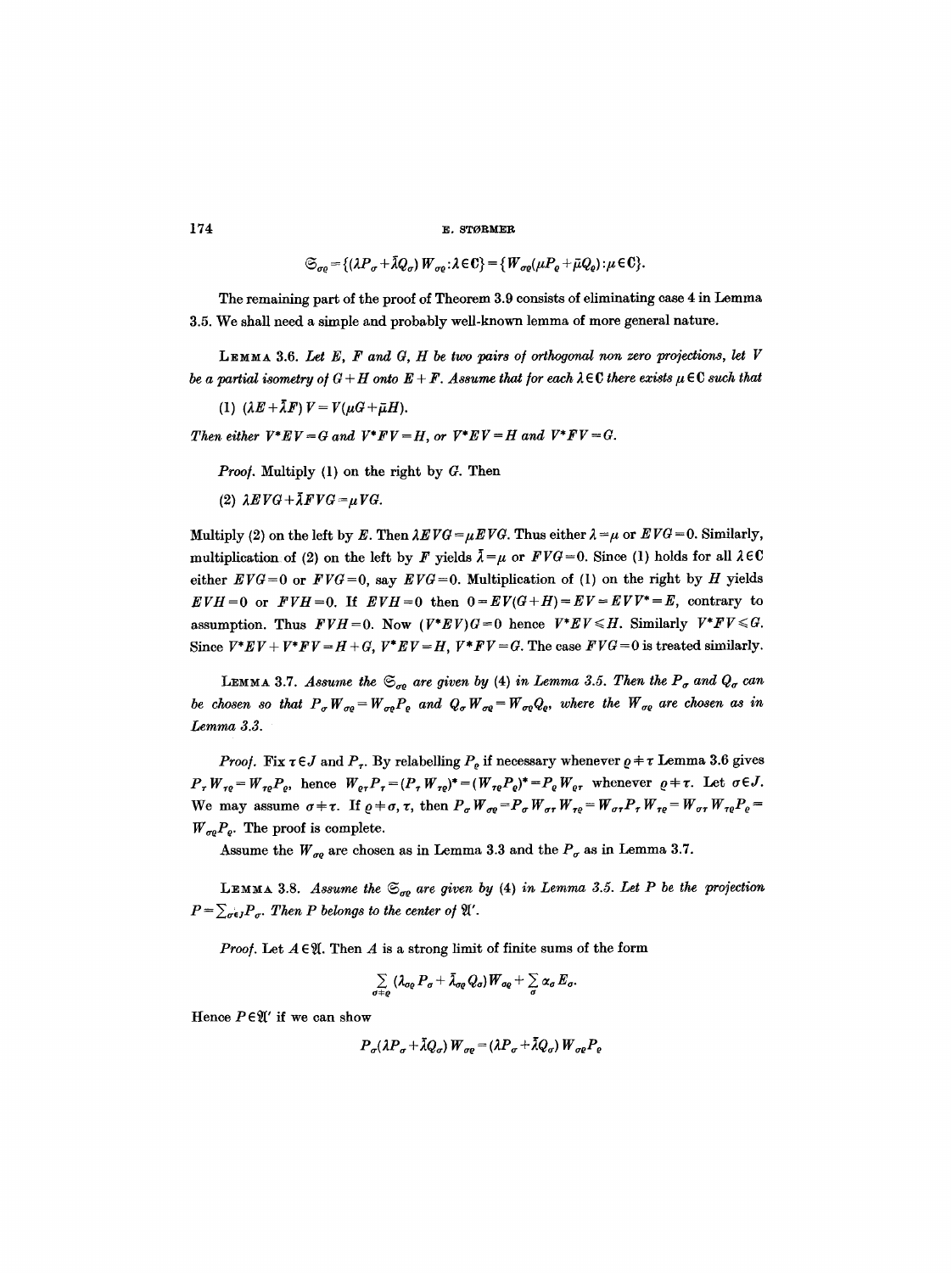for all  $\sigma, \rho \in J$ . But this is immediate from Lemma 3.7. Since the  $P_{\sigma}$  are all in (20) (see Corol. lary 2.2),  $P \in \mathfrak{A}^{\prime\prime}$ . Thus P is central in  $\mathfrak{A}^{\prime\prime}$ .

**THEOREM** 3.9. Let  $\mathfrak{A}$  be an irreducible JW-algebra of type  $I_n$ ,  $n \geq 3$ . Let  ${E_{\sigma}}_{\sigma \in I}$  be an *orthogonal family of non zero abelian projections in*  $\mathfrak{A}$  with  $\sum_{\sigma \in I} E_{\sigma} = I$ . Let  $\mathfrak{S}_{\sigma 0} = E_{\sigma} \mathfrak{A} E_{\rho}$ *for*  $\sigma \neq \rho$ . Then every operator in  $\mathfrak{S}_{\sigma\rho}$  is a scalar multiple of a partial isometry of  $E_{\rho}$  onto  $E_{\sigma}$ . *If*  $W_{\sigma\rho}$  is a partial isometry in  $\mathfrak{S}_{\sigma\rho}$  then one of three cases occur.

- (1)  $\mathfrak{S}_{\sigma\rho} = \mathbb{R} W_{\sigma\rho}$  for all  $\sigma \neq \rho$ , and  $\dim E_{\sigma} = 1$
- (2)  $\mathfrak{S}_{\sigma\rho}$  = CW<sub> $\sigma\varrho$ </sub> for all  $\sigma \neq \varrho$ , and  $\dim E_{\sigma} = 1$
- (3)  $\mathfrak{S}_{\sigma\rho} = \mathbf{Q} W_{\sigma\rho}$  for all  $\sigma \neq \rho$ , and  $\dim E_{\sigma} = 2$ .

*Moreover,*  $\mathfrak{A}$  is reversible.

*Proof.* Case (4) in Lemma 3.5 cannot occur. Indeed, if it did, let  $P = \sum_{\sigma \in I} P_{\sigma}, Q =$  $\sum_{\sigma \in I} Q_{\sigma}$ . By Lemma 3.8 both P and Q are non zero orthogonal projections in  $\mathfrak{A}'$  contradicting the fact that  $\mathfrak A$  is irreducible. By Lemma 3.2 every operator in  $\mathfrak S_{\sigma\varrho}$  is a scalar multiple of a partial isometry of  $E_{\rho}$  onto  $E_{\sigma}$ . By Lemma 3.5  $\mathfrak{S}_{\sigma\rho}$  is one of the three sets described above. By Corollary 2.2 dim  $E_{\sigma}$  is also as described. Finally, by Lemma 3.1  $\mathfrak A$  is reversible. The proof is complete.

# **4. Abeliau projections**

One of the difficulties in the study of  $JW$ -algebras is due to the poor behaviour of cyclic projections. In this section and in section 8 we shall obtain useful results on such operators. Presently we shall find a formula connecting abefian and cyclic projections.

LEMMA 4.1. Let  $\mathfrak A$  be a JC-algebra with identity acting on a Hilbert space  $\mathfrak H$ . Let x be a *vector in*  $\mathfrak{H}$  and assume  $[(\mathfrak{A})x]=I$ . Let F be a projection in  $\mathfrak{A}$  such that  $F \leq I-[\mathfrak{A}x]$ . Then  $F=0$ .

*Proof.* By assumption the projections  $[\mathfrak{X}^n x]$  converge strongly to I,  $n=1, 2, ...$ . Also  $F[{X}x]=0$ . Use induction and assume  $F[{X}^{n-1}x]=0$ ,  $n\geqslant 2$ . Let  $n\geqslant 2$  and  $A_1, ..., A_n\in{X}$ . If  $n=2$  then

 $FA_1A_2x = F(FA_1A_2 + A_2A_1F)x \in F[\mathfrak{A}x] = 0.$ 

If  $n \geqslant 3$ , then

$$
F\prod_{i=1}^n A_i x = F(FA_1A_2 + A_2A_1F)\prod_{i=3}^n A_i x \in F[\mathfrak{A}^{n-1}x] = 0.
$$

Thus  $F[\mathfrak{A}^n x]=0, n=1, 2, \ldots$ . Since  $[\mathfrak{A}^n x]\rightarrow I$  strongly,  $0=F[\mathfrak{A}^n x]\rightarrow F$  strongly.  $F=0$ .

For reversible JC-algebras similar techniques give an inequality in the opposite direction.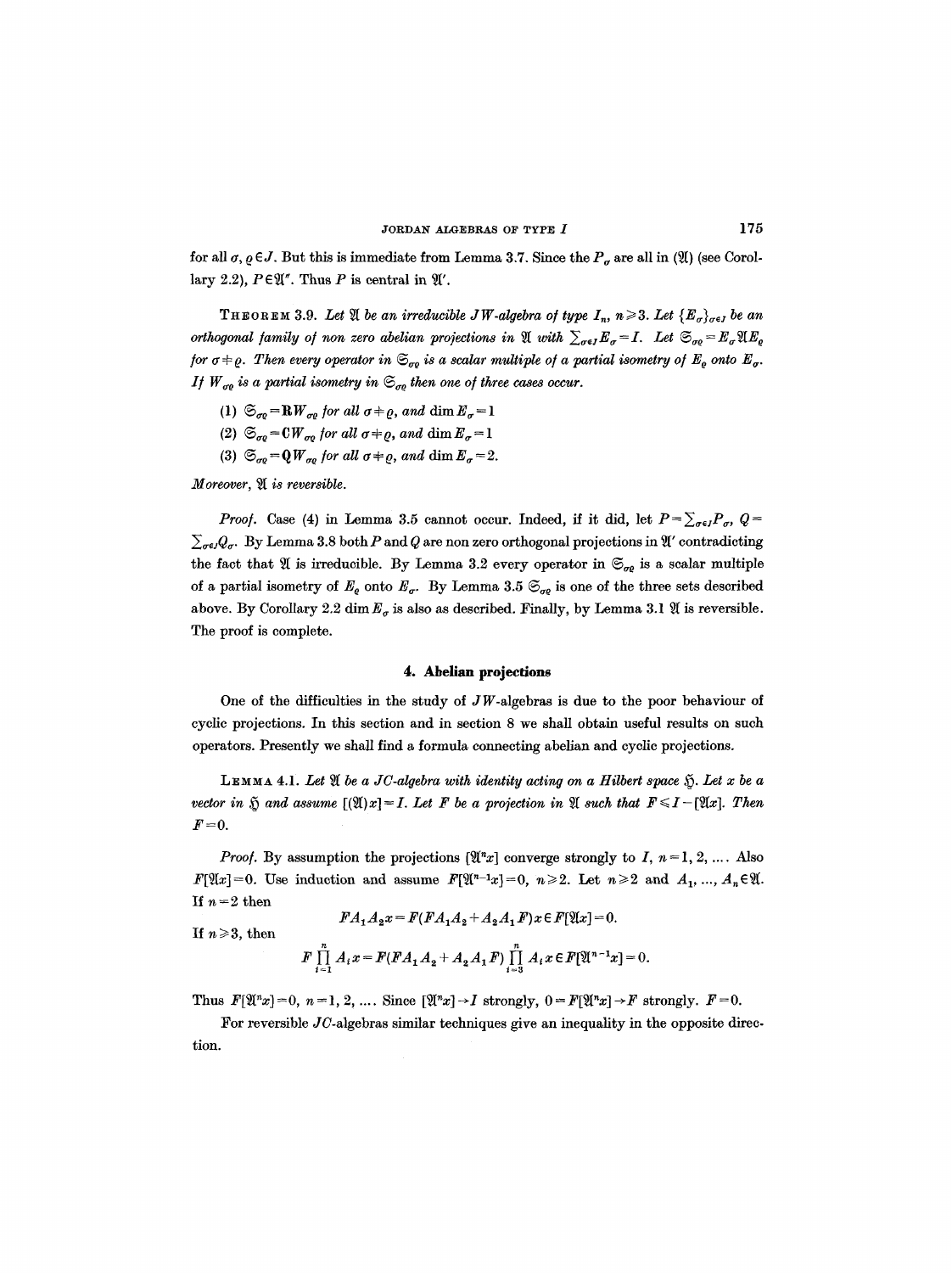LEMMA 4.2. Let  $\mathfrak A$  be a reversible JC-algebra. Let E be a projection in  $\mathfrak A$  and x a vector *in E. Assume*  $[(\mathfrak{A})x] = I$ . Then  $I - E \leq [\mathfrak{A}x]$ .

*Proof.* Let  $F=I-E$ . Then  $F[\mathfrak{X}^n x]=[\mathfrak{X}x]F$  for  $n=1, 2, ...$  Indeed,  $Fx=0$ , so with  $A_1, ..., A_n \in \mathfrak{A},$ 

$$
F\prod_{i=1}^n A_i x = (F\prod_{i=1}^n A_i + \prod_{i=n}^1 A_i F) x \in [\mathfrak{A} x] \leq [\mathfrak{A}^n x],
$$

and the assertion follows. Since  $[\mathfrak{X}^n x] \rightarrow I$  strongly,  $[\mathfrak{X}x]F=F[\mathfrak{X}^n x] \rightarrow F$ , strongly. Thus  $[\mathfrak{A}x] F = F$ , the proof is complete.

LEMMA 4.3. Let  $\mathfrak A$  be a JC-algebra acting on a Hilbert space  $\mathfrak H$ . Let  $\omega_x$  be a pure vector *state on*  $\mathfrak{A}.$  Let F denote the set of vectors  $z \in \mathfrak{H}$  such that  $\omega_z \mathfrak{A} = ||z||^2 \omega_z \mathfrak{A}.$  Then F is a sub*space of*  $\widetilde{\mathfrak{D}}$ *, and*  $F \leq [x] + I - [\mathfrak{A}x]$ *.* 

*Proof.* Clearly  $z \in F$ ,  $\lambda \in \mathbb{C}$  implies  $\lambda z \in F$ . Let w and z be unit vectors in F. Let  $A \geq 0$ be in  $\mathfrak A.$  Then

$$
\omega_{w+z}(A) = \omega_w(A) + \omega_z(A) + 2 \operatorname{Re}(Aw, z)
$$
  
= 2 (\omega\_z(A) + \operatorname{Re} (A^{\dagger} w, A^{\dagger} z))  
< \leq 2 (\omega\_z(A) + ||A^{\dagger} w|| ||A^{\dagger} z||)  
= 4 \omega\_z(A).

Since  $\omega_x$  is pure and  $\omega_{w+z} \leq 4\omega_x$ ,  $\omega_{w+z} = ||w+z||^2 \omega_x$  on  $\mathfrak{A}, w+z \in F$ . Thus F is a linear manifold. It is clear that F is closed, hence is a subspace. Now  $x \in F$ . Hence in order to show  $F \leqslant [x] + I - [\mathfrak{A}x]$  it suffices to consider a unit vector  $y \in F - [x]$ . Let  $\lambda$  be a complex number of modulus 1. Then  $x + \lambda y \in F$ , so

$$
\omega_{x+\lambda y} = ||x+\lambda y||^2 \omega_x = (||x||^2 + ||y||^2) \omega_x = 2\omega_x \text{ on } \mathfrak{A}.
$$
  

$$
2\omega_x(A) = \omega_{x+\lambda y}(A) = 2\omega_x(A) + 2\text{Re}(A\lambda y, x),
$$

so that  $\text{Re}(A\lambda y, x) = 0$  for all complex numbers  $\lambda$  of modulus 1. Thus  $0 = (Ay, x) = (y, Ax)$ for all  $A \in \mathfrak{A}$ , i.e.  $y \in I-[\mathfrak{A}x]$ . The proof is complete.

THEOREM 4.4. Let  $\mathfrak A$  be a JW-factor acting on a Hilbert space  $\mathfrak H$ . Let E be a projection *in*  $\mathfrak A$  and x a unit vector in E. Assume  $[(\mathfrak{A})x] = I$ . Then E is abelian if and only if

(1)  $E \leq [x]+I-[\mathfrak{A}x].$ 

Thus for all  $A \in \mathfrak{A}$ ,

*Moreover, if*  $\mathfrak A$  *is reversible then the inequality (1) is equality.*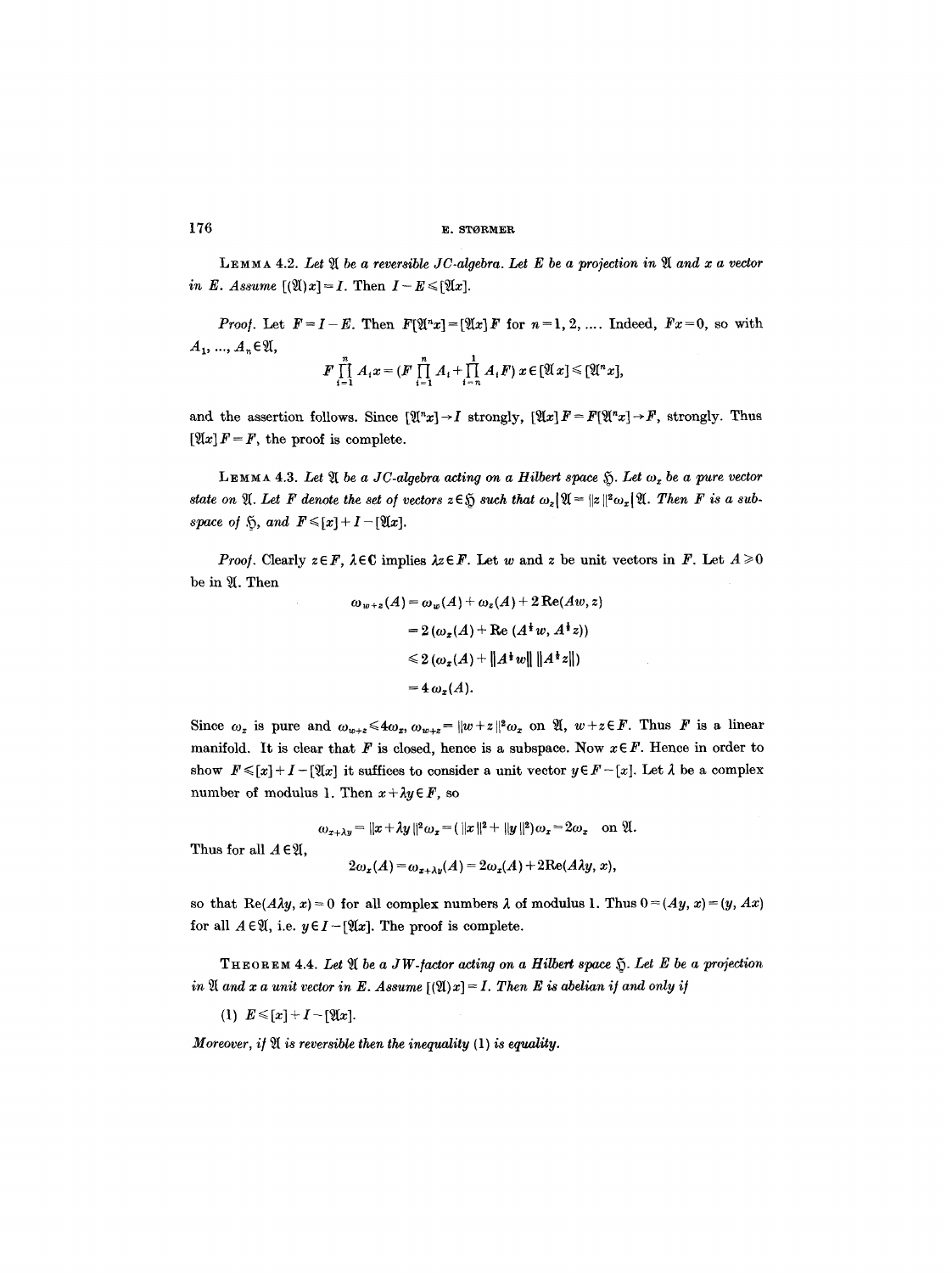*Proof.* Suppose E is abelian. Then  $E\mathfrak{A}E = \mathbf{R}E$ , hence  $\omega_x$  is pure on  $\mathfrak{A}$ . Moreover, if y is a unit vector in E then  $\omega_y|\mathfrak{A}=\omega_x|\mathfrak{A}$ , so by Lemma 4.3, (1) follows.

Conversely, assume (1) holds. Let G be a projection in  $\mathfrak A$  with  $G \leq E$ . If  $x \in G$  then  $E-G \leq I - [\mathfrak{A}x]$ , hence  $E-G=0$  by Lemma 4.1. If  $x \in E-G$  then similar arguments give  $G=0.$  Assume  $Gx+0.$  Since  $G\leq E\leq [x]+I-[Xx], Gx= \lambda x+y$  with  $y\in I-[Xx], \lambda+0.$ Then  $y=(G-\lambda I)x\in[\mathfrak{A}x]$ , hence  $y=0$ . Thus  $Gx=\lambda x$ . Since  $\lambda+0$ ,  $x\in G$ ,  $G=E$  by the above. Thus E is a minimal projection in  $\mathfrak{A}$ , hence is abelian. If  $\mathfrak{A}$  is reversible then Lemma 4.2 shows that (1) must be equality. The proof is complete.

# **5.** JW-factors of type  $I_n$ ,  $n \geq 3$

In Lemma 3.5 we have practically classified all JW-factors of type  $I_n$ ,  $n \geq 3$ . However, the description of case (4) is incomplete. The present section fills out this gap. For this we shall need an analogue of the result for yon Neumann algebras, which states that a factor of type I has a faithful normal representation as all bounded operators on a Hilbert space.

THEOREM 5.1. Let  $\mathfrak A$  be a JW-factor of type  $I_n$ ,  $n \geq 3$ . Then there exists a representation of (*2I*) which, when restricted to *2I*, is a faithful normal representation as an irreducible JW*algebra of type*  $I_n$ *.* 

*Proof.* Let E be an abelian projection in  $\mathfrak{A}$ . Let x be a unit vector in E. Then  $\omega_x$  is a pure state of  $\mathfrak{A}$ . Let f be a pure state extension of  $\omega_x$  to  $(\mathfrak{A})$ . Then  $f = \omega_y \varphi$  with  $\varphi$  an irreducible representation of (Q). Thus  $\varphi(\mathfrak{A})$  is an irreducible JC-algebra. Moreover,  $y \in F =$  $\varphi(E)$  with F an abelian projection in  $\varphi(\mathfrak{A})$ , hence in  $\varphi(\mathfrak{A})$ -, which is thus of type I. By assumption  $\mathfrak A$  is of type  $I_n$ ,  $n\geqslant 3$ . Since all abelian projections in  $\mathfrak A$  are equivalent [11, Corollary 26],  $\varphi$  is faithful on  $\mathfrak{A}$ , hence  $\varphi(\mathfrak{A})^-$  is of type  $I_m$ ,  $m \geq n$ . If n is finite clearly  $m = n$ . Otherwise  $n = \infty$  in which case  $m = \infty$ , hence  $\varphi(\mathfrak{A})$ - is of type  $I_n$ . In particular  $\varphi(\mathfrak{A})$ - is reversible (Theorem 3.9). We show  $\varphi$  i ultra-weakly continuous on  $\mathfrak{A}$ . There are two cases.

*Case 1.*  $\varphi(\mathfrak{A})$ <sup>-</sup> is determined by (1) or (2) in Theorem 3.9. Then dim  $F=1$ , so by Theorem 4.4  $[\varphi(\mathfrak{A})y] = I$ . Let  $w = Ay + iBy$  with A,  $B \in \varphi(\mathfrak{A})$ . Let  $S \geq 0$  in  $\varphi(\mathfrak{A})$ . Then

> $0 \leqslant (Sw, w)$ *= (SAy, Ay) + (SBy, By) -* 2Im *(SBy, Ay)*   $\leq (ASAy, y) + (BSBy, y) + 2 ||S^{\frac{1}{2}}By || ||S^{\frac{1}{2}}Ay||$  $= ((ASAy, y)^{\frac{1}{2}} + (BSBy, y)^{\frac{1}{2}})^2.$

Thus, if  $A = \varphi(A_1)$ ,  $B = \varphi(B_1)$ ,  $S = \varphi(S_1)$  then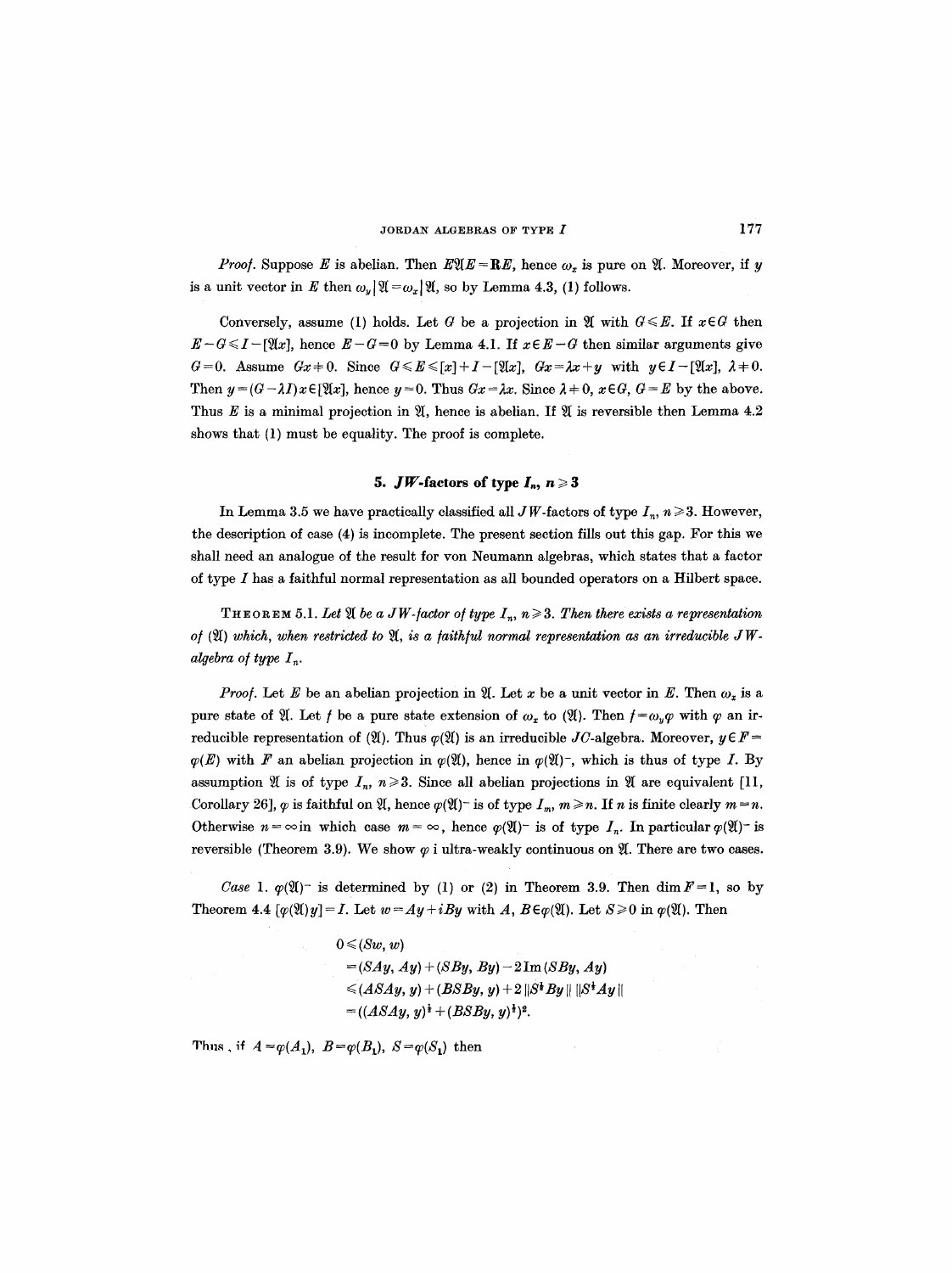$$
0 \leqslant (\varphi(S_1) w, w) \leqslant (\omega_x(A_1 S_1 A_1)^{\frac{1}{2}} + \omega_x(B_1 S_1 B_1)^{\frac{1}{2}})^2.
$$

Therefore, if  $S_r \ge 0$  in the unit ball  $\mathfrak{A}_1$  of  $\mathfrak{A}$  and  $S_r \to 0$  weakly, then  $(\varphi(S_j)w, w) \to 0$ . Let z be any unit vector in  $$.$  Suppose  $S$ , are operators as above. Let  $\varepsilon > 0$  be given. Choose a unit vector  $w=Ay+iBy$  in  $\tilde{y}$ , A,  $B\in\varphi(\mathfrak{A})$ , such that  $||w-z|| \leq \varepsilon/4$ . By the preceding we can choose j so large that  $(\varphi(S_j)w, w) \leq \varepsilon/2$ . Then

$$
0 \leqslant \langle \varphi(S_j)z, z \rangle
$$
  
\n
$$
\leqslant \left| \langle \varphi(S_j)z, z \rangle - \langle \varphi(S_j)w, w \rangle \right| + \langle \varphi(S_j)w, w \rangle
$$
  
\n
$$
\leqslant \left| \langle \varphi(S_j)z, z-w \rangle + \langle \varphi(S_j)(z-w), w \rangle \right| + \varepsilon/2
$$
  
\n
$$
\leqslant 2 \left\| \varphi(S_j) \right\| \left\| z \right\| \left\| z - w \right\| + \varepsilon/2
$$
  
\n
$$
< 2\varepsilon/4 + \varepsilon/2 = \varepsilon.
$$

Thus  $S_i \to 0$  on the positive part of  $\mathfrak{A}_1$  implies  $(\varphi(S_j)z, z) \to 0$  for all unit vectors z in  $\tilde{\mathfrak{D}}$ . As in [6, Remark 2.2.3] it follows that  $\varphi$  is ultra-weakly continuous on  $\mathfrak{A}$ .

*Case 2.*  $\varphi(\mathfrak{A})$  is determined by (3) in Theorem 3.9. Then dim  $F=2$  so there exists a unit vector z orthogonal to y in F. By Theorem 4.4  $[y]+[z]=F=[y]+I-[\varphi(\mathfrak{A})y]$ , hence  $[\varphi(\mathfrak{A})y]+[z]=I$ . Therefore, every vector w in  $\tilde{\mathfrak{y}}$  is of the form  $w=u+\lambda z$  with  $u \in [\varphi(\mathfrak{A})y]$ ,  $\lambda \in \mathbb{C}$ . Exactly as in case 1  $\omega_{\mu} \varphi$  is weakly continuous at 0 in  $\mathfrak{A}_1$ . Let  $S \geq 0$  be in  $\varphi(\mathfrak{A})$ . Then

$$
0 \leq (Sw, w)
$$
  
=  $(Su, u) + |\lambda|^2 (Sz, z) + 2 \operatorname{Re} (S\lambda z, u)$   
=  $(Su, u) + |\lambda|^2 (Sy, y) + 2 \operatorname{Re} (S\lambda z, u)$   
 $\leq (Su, u) + |\lambda|^2 (Sy, y) + 2 ||S^{\frac{1}{2}}\lambda z || ||S^{\frac{1}{2}}u||$   
=  $((Su, u)^{\frac{1}{2}} + |\lambda| (Sy, y)^{\frac{1}{2}})^2$ .

As in case 1 we conclude that  $\varphi$  is ultra-weakly continuous on  $\mathfrak{A}$ , i.e.  $\varphi$  is weakly continuous on  $\mathfrak{A}_1$ , which is weakly compact. Thus the unit ball in  $\varphi(\mathfrak{A})$  is weakly compact. As Topping has pointed out the Kaplansky density theorem holds for JC-algebras (see the proof in [2]). Since  $\varphi(\mathfrak{A})$  is strongly dense in  $\varphi(\mathfrak{A})$ - and contains the unit ball in  $\varphi(\mathfrak{A})$ - it must be equal to  $\varphi(\mathfrak{A})$ <sup>-</sup>, i.e.  $\varphi(\mathfrak{A})$  is a JW-algebra. The proof is complete.

THEOREM 5.2. Let  $\mathfrak A$  be a JW-factor of type  $I_n$ ,  $n\geqslant 3$ , acting on a Hilbert space  $\mathfrak H$ . Let  ${E_{\sigma}}_{\sigma\in I}$  be an orthogonal family of non zero abelian projections in  $\mathfrak{A}$  with  $\sum_{\sigma\in I}E_{\sigma}=I$ . *For*  $\sigma \neq \rho$  let  $\mathfrak{S}_{\sigma\rho} = E_{\sigma} \mathfrak{A} E_{\rho}$ . Let  $W_{\sigma\rho}$  be a partial isometry in  $\mathfrak{S}_{\sigma\rho}$ . Then one of the following  $four$  *cases occurs:* 

- (1)  $\mathfrak{S}_{\sigma\rho} = \mathbf{R} W_{\sigma\rho}$  for all  $\sigma \neq \rho$ .
- (2)  $\mathfrak{S}_{\sigma e} = \mathbb{C}W_{\sigma e}$  for all  $\sigma \neq \varrho$ .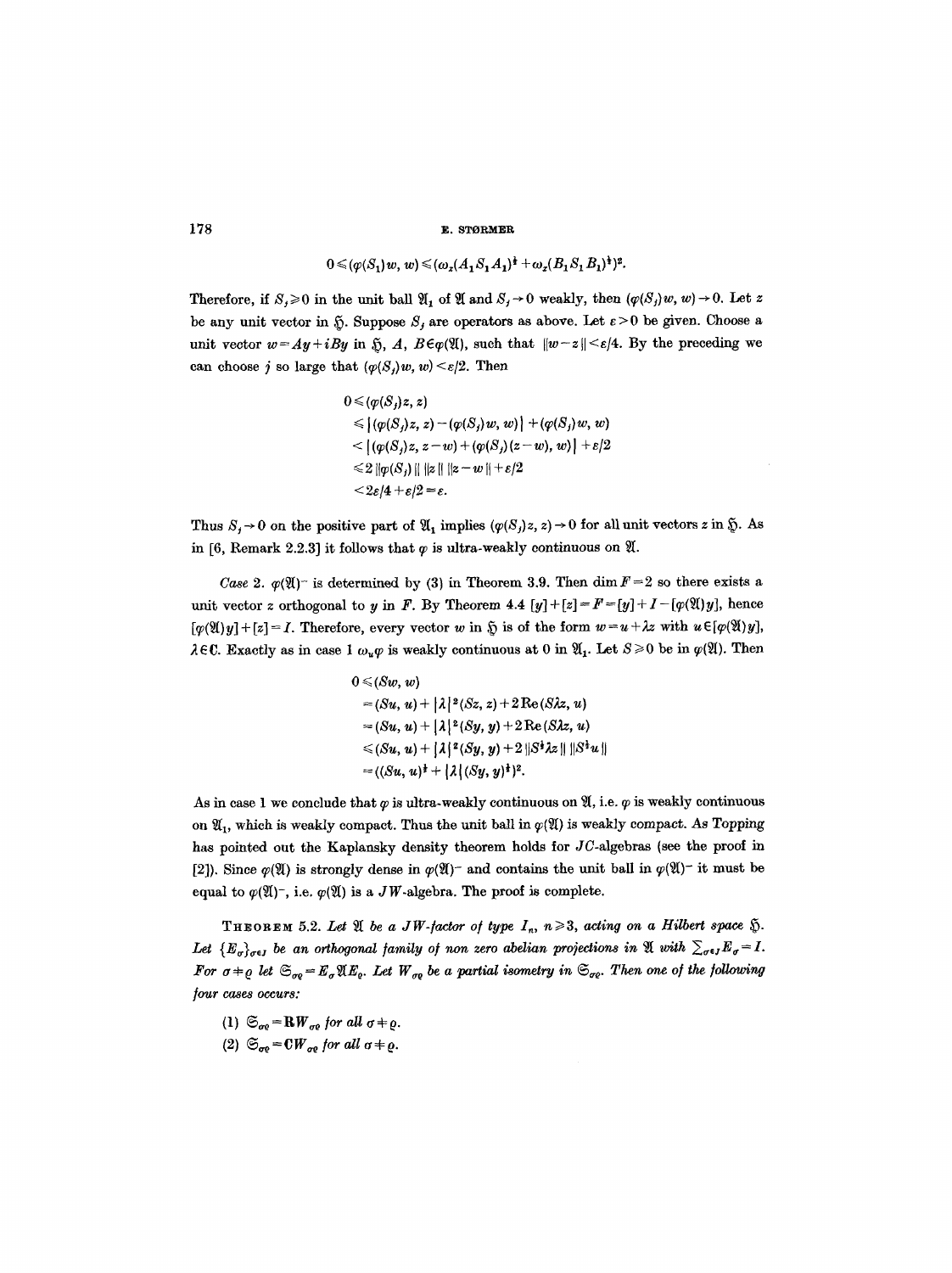- (3) There exists a projection  $P' \in \mathfrak{A}'$  with central carrier I such that if  $\mathfrak{A}$  is replaced by *P'* $\mathfrak{A}$  then  $\mathfrak{S}_{\sigma\rho} = \mathfrak{Q} W_{\sigma\rho}$ .
- (4) There exist two non zero projections  $P_{\sigma}$  and  $Q_{\sigma}$  with  $P_{\sigma}+Q_{\sigma} = E_{\sigma}$  such that  $\mathfrak{S}_{\sigma 0} =$  ${(\lambda P_{\sigma} + \bar{\lambda}Q_{\sigma}) W_{\sigma e}} \cdot \lambda \in \mathbb{C}$ . In this case there exist a Hilbert space  $\Re$ , a normal \*-iso*morphism*  $\psi_1$ , and a normal \*-anti-isomorphism  $\psi_2$  of  $\mathfrak{B}(\mathfrak{F})$  into  $\mathfrak{B}(\mathfrak{H})$  such that  $\psi_1(I)\psi_2(I)=0$ , and such that  $\mathfrak A$  is the image of the C\*-isomorphism  $\psi_1+\psi_2$  of  $\mathfrak{B}(\mathfrak{K})_{SA}$  *into*  $\mathfrak{B}(\mathfrak{H})_{SA}$ .

*Proof.* If the  $\mathfrak{S}_{\sigma\rho}$  are determined by (1), (2), (3) in Lemma 3.5 then we have cases (1), (2), (3) above. Assume the  $\mathfrak{S}_{q\bar{q}}$  are determined by (4) in Lemma 3.5. Let  $P = \sum_{\sigma \in I} P_{\sigma}$ ,  $Q = \sum_{\sigma \in J} Q_{\sigma}$ , where the  $P_{\sigma}$  and  $Q_{\sigma}$  are as in Lemma 3.5. By Lemma 3.8  $P$  and  $Q$  are central projections in  $(\mathfrak{A})^-$  with  $P+Q=I$ . Let  $\varphi$  be the representation constructed in Theorem 5.1 of ( $\mathfrak{A}$ ) into  $\mathfrak{B}(\mathfrak{R})$ . Then  $\varphi$  has an extension to an irreducible representation  $\bar{\varphi}$  of ( $\mathfrak{A}$ )<sup>-</sup>, hence  $\tilde{\varphi}(P) = 0$  or  $\tilde{\varphi}(Q) = 0$ , say  $\tilde{\varphi}(Q) = 0$ . Then  $\varphi(Q_{\sigma}) = 0$  for all  $\sigma \in J$ . Consequently  $\varphi(\mathfrak{S}_{\sigma o}) =$  $C\varphi(W_{\sigma\varrho})=\varphi(E_{\sigma})\varphi(\mathfrak{A})\varphi(E_{\varrho}).$  Thus  $\varphi(\mathfrak{A})=\mathfrak{B}(\mathfrak{A})_{SA}$ . Let  $\psi$  be the map  $\varphi^{-1}:\mathfrak{B}(\mathfrak{A})_{SA}\to\mathfrak{A}$ . Then  $\psi$  is normal and has an extension to a normal C\*-isomorphism of  $\mathfrak{B}(\mathfrak{K})$  onto  $\mathfrak{A}+i\mathfrak{A}$ . By [4, Corollary to Theorem 7] (or by [10, Theorem 3.3])  $\psi$  is the sum of a normal \*-isomorphism  $\psi_1$ , and a normal \*-anti-isomorphism  $\psi_2$  of  $\mathfrak{B}(\mathfrak{K})$  into  $\mathfrak{B}(\mathfrak{H})$ . Since  $\mathfrak{A}=\psi(\mathfrak{B}(\mathfrak{K})_{SA})$ the proof is complete.

## **6. Non reversible JgV-algebras**

It turns out that a  $JW$ -algebra can be decomposed along its center into three parts, one part being the self-adjoint part of a yon Neumarm algebra, one part more like the  $JW$ -algebras given by (1), (3), and (4) in Theorem 5.2, and a third part, which is practically a global form of a spin factor.

LEMMA 6.1. Let  $\mathfrak A$  be a reversible JW-algebra. Then there exist central projections  $E$ and F in  $\mathfrak A$  with  $E + F = I$  such that E $\mathfrak A$  is the self-adjoint part of a von Neumann algebra, *and*  $\mathfrak{R}(F\mathfrak{A}) \cap i\mathfrak{R}(F\mathfrak{A}) = \{0\}.$ 

*Proof.* Let  $\mathcal{R} = \mathcal{R}(\mathfrak{A}) \cap i\mathcal{R}(\mathfrak{A})$ . Then  $\mathcal{R}$  is an ideal in ( $\mathfrak{A}$ ) [10, Remark 2.2], hence its weak closure  $\mathbb{R}^-$  is an ideal in  $(\mathfrak{A})^-$ . Thus there exists a central projection E in  $(\mathfrak{A})^-$  such that  $\hat{R}^- = E(\mathfrak{A})$  [2, p. 45], and  $E \in \hat{R}^-$ . Now  $\mathfrak{A}$  is reversible, hence  $\hat{R}_{SA} \subset \mathfrak{A}$ , and  $(\hat{R}^-)_{SA} =$  $(\widehat{R}_{SA})^{-} \subset \mathfrak{A}$ . Thus  $E \in \mathfrak{A}$ , and  $\widehat{R}_{SA} = E\mathfrak{A}$ . Clearly  $\widehat{R}^{-}$  is a von Neumann algebra. Let  $F = I - E$ . Then F is central in  $\mathfrak{A}$ , and

 $\mathfrak{R}(F\mathfrak{A}) \cap i\mathfrak{R}(F\mathfrak{A}) = F(\mathfrak{R}(\mathfrak{A}) \cap i\mathfrak{R}(\mathfrak{A})) = F\mathfrak{X} \subset FE(\mathfrak{A})^- = \{0\}.$ 

The proof is complete.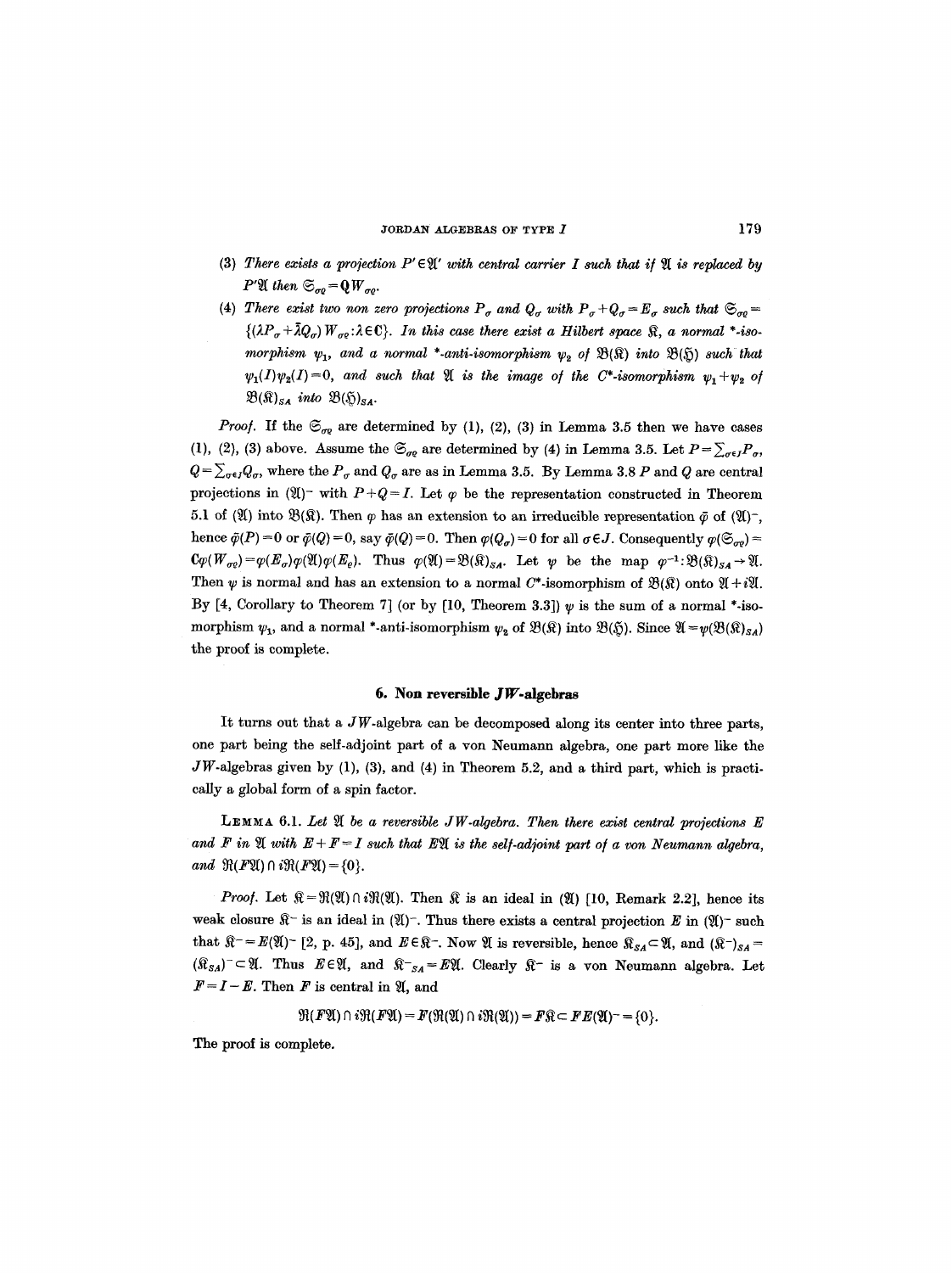**180 ~.. STORM]\$R** 

LEMMA 6.2. Let  $\mathfrak A$  be a JC-algebra with identity I. Let  $\mathfrak A$  denote the set of operators  $A \in \mathfrak A$ such that  $BAC + C^*AB^* \in \mathfrak{A}$  for all  $B, C \in \mathfrak{R}(\mathfrak{A})$ . Then  $\mathfrak{F}$  is a uniformly closed Jordan ideal in  $\mathfrak{A}$ *. Moreover,*  $\mathfrak{F}$  *is a reversible JC-algebra.* 

*Proof.* Let  $A, B \in \mathcal{S}, S, T \in \mathcal{R}(\mathfrak{A})$ . Then

$$
S(A + B) T + T^*(A + B) S^* = (SAT + T^*AS^*) + (SBT + T^*BS^*) \in \mathfrak{A},
$$

so  $\mathfrak{F}$  is linear. Let  $A \in \mathfrak{F}$ ,  $B \in \mathfrak{A}$ ,  $S$ ,  $T \in \mathfrak{R}(\mathfrak{A})$ . Then

$$
S(AB+BA)T+T^*(AB+BA)S^*=(SA(BT)+(BT)^*AS^*)+((SB)AT+T^*A(SB)^*)\in\mathfrak{A},
$$

so  $\mathcal{S}_i$  is a Jordan ideal in  $\mathcal{Y}_i$ . Since multiplication is uniformly continuous  $\mathcal{S}_i$  is uniformly closed. Let  $A_1 \in \mathfrak{F}$ ,  $A_2, ..., A_n \in \mathfrak{A}$ . Let  $A = \prod_{i=2}^n A_i$ . Then  $A_1A + A^*A_1 \in \mathfrak{A}$  by definition of  $\mathfrak{F}$ . We show  $A_1A + A^*A_1 \in \mathcal{S}_1$ , hence  $\mathcal{S}_2$  is in particular reversible (with  $A_2, ..., A_n \in \mathcal{S}_1$ ). Let  $B, C \in \mathfrak{R}(\mathfrak{A})$ . Then

$$
B(A_1A + A^*A_1)C + C^*(A_1A + A^*A_1)B^*
$$
  
=  $(BA_1(AC) + (AC)^*A_1B^*) + ((BA^*)A_1C + C^*A_1(BA^*)^*) \in \mathfrak{A}$ .

The proof is complete.

*Definition* 6.3. Let  $\mathfrak A$  be a JC-algebra. We say  $\mathfrak A$  is *totally non reversible* if the ideal  $\mathfrak F$ in Lemma 6.2 is zero.

THEOREM 6.4. Let  $\mathfrak A$  be a JW-algebra. Then there exist three central projections E, F, G *in*  $\mathfrak{A}$  *with*  $E + F + G = I$  *such that* 

- (I) *E91 is the sel/-adjoint part o/a yon Neumann algebra.*
- (2)  $\mathbb{F}\mathfrak{A}$  is reversible and  $\mathfrak{R}(\mathbb{F}\mathfrak{A})\cap i\mathfrak{R}(\mathbb{F}\mathfrak{A})=\{0\}.$
- (3) *G91 is totally non reversible.*

*Proof.* Let  $\mathcal{F}$  be the ideal found in Lemma 6.2.  $\mathcal{F}$  is weakly closed. In fact, if  $A_{\alpha} \in \mathcal{F}$ ,  $A_{\alpha} \rightarrow A$  weakly, then for all S,  $T \in \mathfrak{R}(\mathfrak{A})$ ,  $SA_{\alpha}T + T^*A_{\alpha}S^* \rightarrow SAT + T^*AS^*$  weakly. Since  $\mathfrak{A}$ is weakly closed  $SAT + T^*AS^* \in \mathfrak{A}$ ,  $A \in \mathfrak{F}$ . Let H be the central projection in  $\mathfrak{A}$  such that  $H\mathfrak{A} = \mathfrak{F}$  (see [11]). Then  $H\mathfrak{A}$  is reversible, and the existence of E and F follows from Lemma 6.1. Let  $G = I - H$ . We must show GN is totally non reversible. Let  $A \in G\mathfrak{A}$ . If for all B, C in  $\mathfrak{R}(G\mathfrak{A})=G\mathfrak{R}(\mathfrak{A}), BAC+C^*AB^*\in G\mathfrak{A}, \text{ then, since } B=GS, C=GT, S, T\in \mathfrak{R}(\mathfrak{A}), BAC+\$  $C^*AB^* = G(SAT + T^*AS^*) \in G\mathfrak{A}$ . But  $A = GA$ . Thus  $SAT + T^*AS^* \in G\mathfrak{A} \subset \mathfrak{A}$  for all S, T in  $\mathfrak{R}(\mathfrak{A})$ . But then  $A \in \mathfrak{F} = H\mathfrak{A}$ ,  $A = 0$ . Thus GR is totally non reversible. The proof is complete.

COROLLARY 6.5. *A JW-[actor is either reversible or totally non reversible.*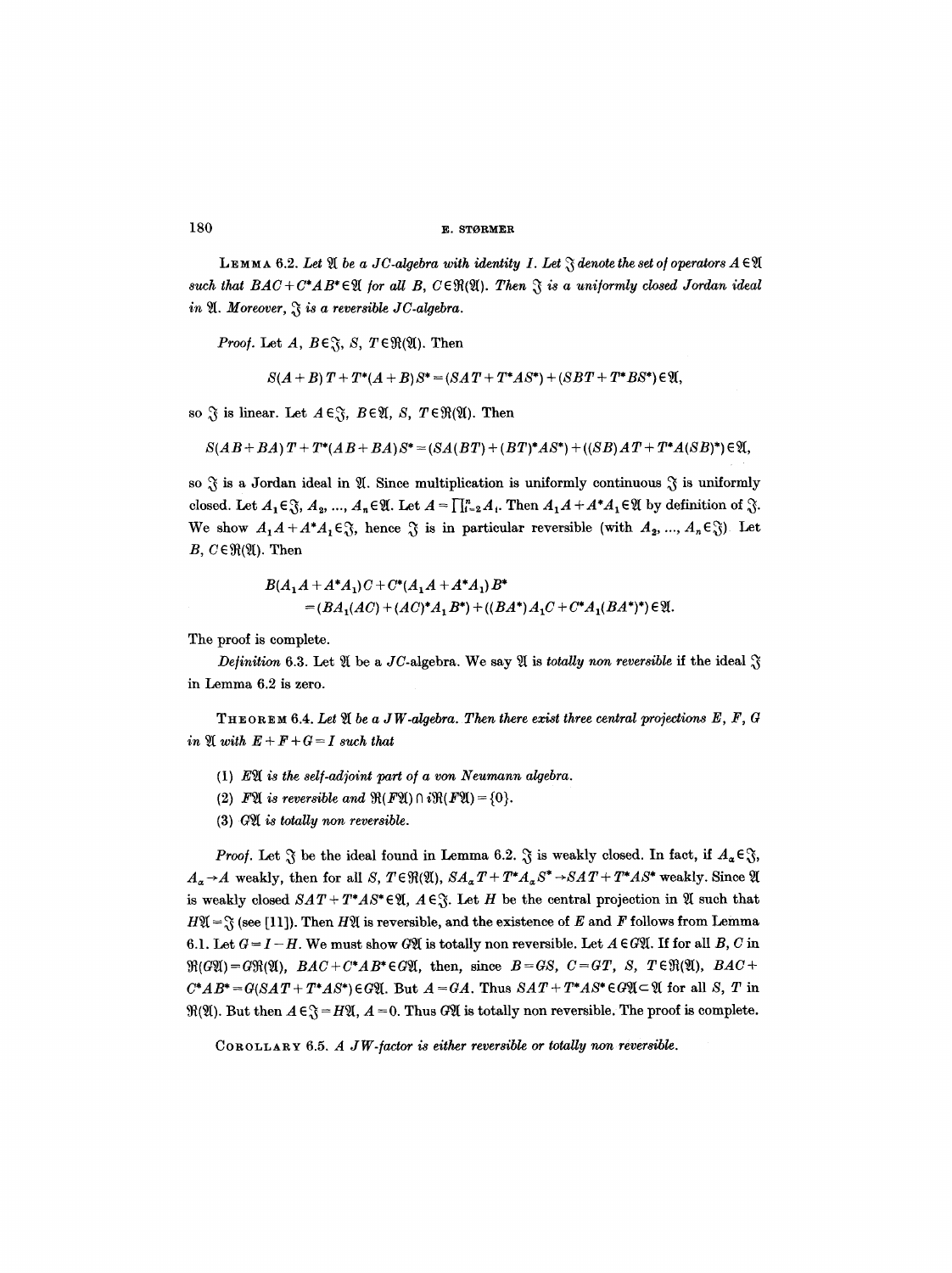THEOREM 6.6. *A totally non reversible JW-algebra is of type*  $I_2$ *.* 

*Proof.* From [11, Theorem 5] there exists a central projection E in  $\mathfrak{A}$ —the JW-algebra in question--such that  $\mathfrak{A} E$  is of type I and  $\mathfrak{A}(I - E)$  has no type I portion. If  $\mathfrak{A}(I - E) \neq 0$ the "halving lemma" [11, Theorem 17] yields the existence of at least four orthogonal equivalent projections in  $\mathfrak{A}(I - E)$  with sum I, hence  $\mathfrak{A}(I - E)$  is reversible by Lemma 3.1, contrary to assumption. Thus  $\mathfrak A$  is of type I. By [11, Theorems 15 and 16] there exists an orthogonal family  $\{P_n\}$  of central projections in  $\mathfrak A$  such that  $P_n = 0$  or  $\mathfrak A(P_n)$  is of type  $I_n$ for all cardinals *n*, and  $\sum_{n} P_n = I$ . However, if  $n \ge 3$  and  $P_n \ne 0$  then  $\mathfrak{A}(P_n)$  is reversible by Lemma 3.1, contrary to assumption. If  $P_1 \neq 0$  then  $\mathfrak{A}(P_1)$  is abelian hence reversible. Thus  $\mathfrak A$  is of type  $I_2$ , the proof is complete.

# **7. JW-faetors of** type Iz

Following [11] we define a *spin system* to be a set  $\mathfrak P$  of symmetries  $\pm \pm I$  such that  $TS+ST=0$  for S,  $T \in \mathfrak{B}$ ,  $S+T$ . If  $\mathfrak{B}$  is a spin system let  $\mathfrak{K}$  denote the weak closure of the real linear space spanned by  $\mathcal{X}$ . If a JW-factor can be written in the form  $\mathbf{R}I \oplus \mathcal{X}$  with  $\mathcal{X}$ as above, it is said to be a *spin ]actor.* 

THEOREM 7.1. Let  $\mathfrak A$  be a JW-factor. Then the following are equivalent.

- $(1)$  If is of type  $I_2$ .
- $(2)$   $\mathfrak A$  *is a spin factor.*

If  $dim \mathfrak{A}$  as a vector space over  $\mathbf R$  is greater than  $10(1)$  then the above conditions are equivalent to

(3)  $\mathfrak A$  *is totally non reversible.* 

*Proof.* (3)  $\Rightarrow$  (1). This follows from Theorem 6.6.

 $(1) \Rightarrow (3)$ . Assume dim  $\mathfrak{A} > 10$  and that (3) does not hold. Then  $\mathfrak{A}$  is reversible (Corollary 6.5). Let  $E_1$  and  $E_2$  be non zero abelian projections in  $\mathfrak A$  with  $E_1 + E_2 = I$ . Then dim  $\mathfrak A =$  $1 + 1 + \dim \mathfrak{S}_{12}$ , as a vector space over **R**. Since  $\mathfrak{A}$  is reversible it follows from Corollary 2.2 that  $E_j(\mathfrak{A}) E_j$  is isomorphic to  $M_2$ , C, or  $\mathbb{C}\oplus\mathbb{C}$  hence  $E_j(\mathfrak{A}) E_j$  can be imbedded in  $M_2(j=1, 2)$ . Hence  $\mathfrak{S}_{12}$  can be imbedded in  $M_2$ , and  $\dim \mathfrak{A} \leq l+1+\dim M_2=2+8=10$ , contrary to assumption.

 $(2) \Rightarrow (1)$ . Let  $\mathfrak{A}$  be a spin factor. Then  $\mathfrak{A} = \mathbf{R}I \oplus \mathfrak{R}$ ,  $\mathfrak{R}$  as above. By [11, Corollary 29] every non zero operator in  $\Re$  is a positive multiple of a symmetry. Thus every operator in  $\mathfrak A$  is of the form  $T=\alpha I+\beta S$ ,  $S$  a symmetry in  $\mathfrak{F}$ ,  $\alpha$ ,  $\beta\in\mathbb{R}$ . Since  $S=E-F$  with E and F projections in  $\mathfrak A$  such that  $E + F = I$ , T has at most two spectral projections. Thus  $\mathfrak A$  is of type  $I_2$ .

<sup>(1)</sup> In fact it suffices to assume dim  $\mathfrak{A} > 6$ , see e.g. [5].

<sup>12 - 662945</sup> *Acta mathematica.* 115. Imprimd le 10 mars 1966.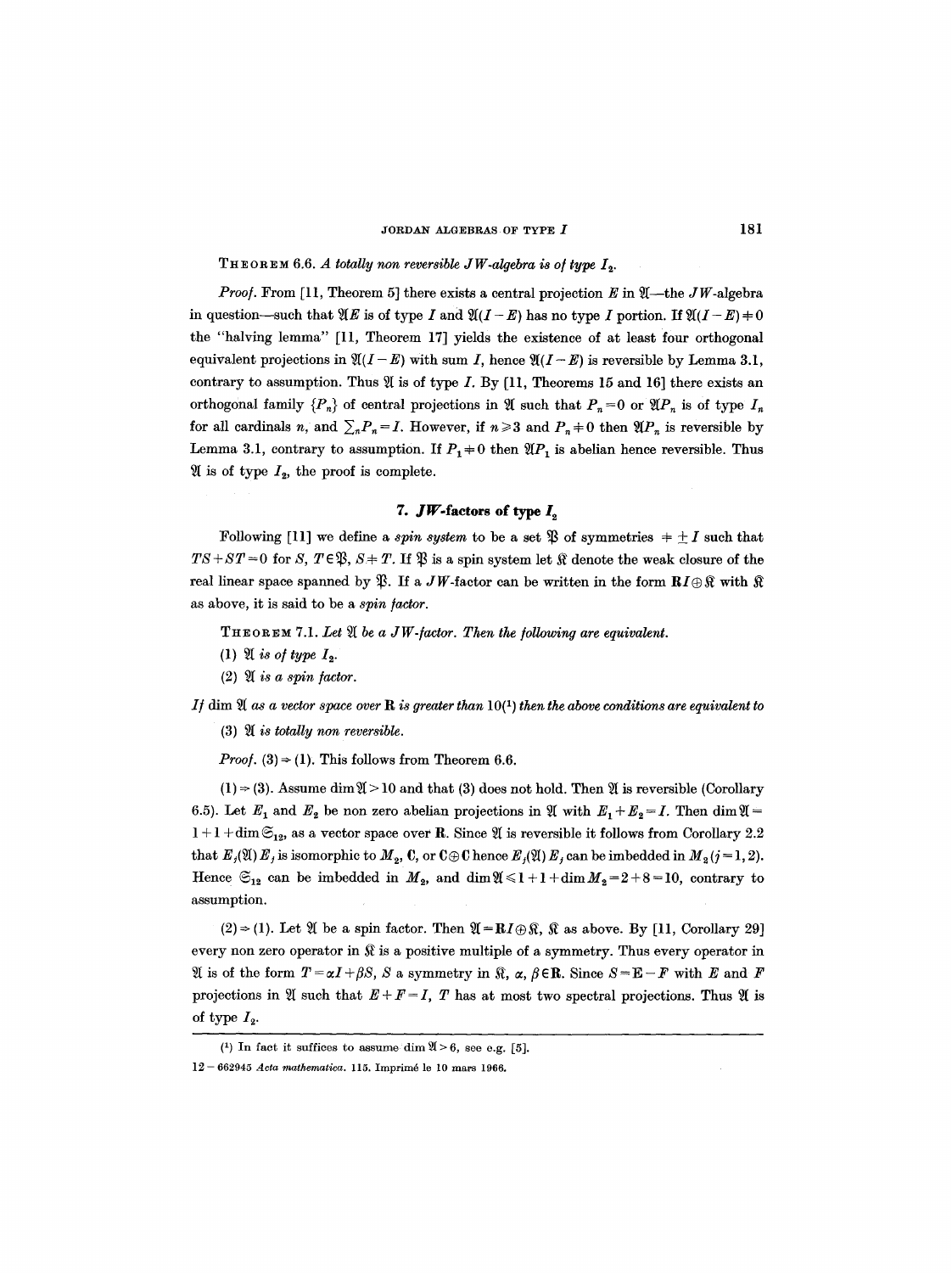$(1) \Rightarrow (2)$ . Let  $\mathfrak A$  be of type  $I_2$  and  $E$  and  $F$  orthogonal abelian projections in  $\mathfrak A$  such that  $E+F=I$ . Then every operator in  $\mathfrak{A}$  is of the form  $A=\alpha E+\beta F+EAF+FAE$ ,  $\alpha$ ,  $\beta \in \mathbb{R}$ , and where  $FAE$  (resp.  $EAF$ ) is a scalar multiple of a partial isometry of E onto F (resp. F onto E) (Lemma 3.2). Let x and y be vectors of norm  $2^{-\frac{1}{2}}$  in E and F respectively. Let Tr be the state  $\omega_x + \omega_y$  on 9. In view of Lemma 3.2 it is easy to show Tr is a faithful trace of  $\mathfrak A$  in the sense of [11]. Define an inner product on  $\mathfrak A$  by  $(A, B) = \text{Tr}(\frac{1}{2}(AB+BA)).$ Let  $|| \cdot ||_2$  denote the corresponding norm on  $\mathfrak{A}$ . Then  $\mathfrak{A}$  is a real pre-Hilbert space. We show If is closed. In fact, it is straightforward to show  $\|\cdot\| \leq 2^{\frac{1}{2}} \|\cdot\|_2$ . If  $A_n$  is a Cauchy sequence in  $\mathfrak A$  with respect to  $||\cdot||_2$  then  $||A_n-A_m||\leq 2^{\frac{1}{2}}||A_n-A_m||_2\to 0$ . Hence there exists  $A\in\mathfrak A$ such that  $A_n \rightarrow A$  uniformly. Since Tr is uniformly continuous  $||A_n - A||_2 \rightarrow 0$ ,  $\mathfrak{A}$  is a real Hilbert space. Denote it by  $\mathfrak{A}.$  Now I and  $E-F$  are orthogonal unit vectors in  $\mathfrak{A}.$  Extend them to an orthonormal base  $(S_{\alpha})$  for  $\mathfrak{A}$ . If  $A \in \mathfrak{A}$  is orthogonal to I and  $E - F$  then  $E A E =$ *FAF*=0. Thus, if  $S_a$  is in the base and  $S_a \neq I$  and  $E-F$ , then  $S_a = V_a + V_a^*$  with  $V_a$  a partial isometry of F onto E. Let  $S_a$  and  $S_\beta$  be distinct elements in the base different from I and  $E-F$ . Then

$$
S_{\alpha} S_{\beta} + S_{\beta} S_{\alpha} = (V_{\alpha} + V_{\alpha}^{*}) (V_{\beta} + V_{\beta}^{*}) + (V_{\beta} + V_{\beta}^{*}) (V_{\alpha} + V_{\alpha}^{*})
$$
  
=  $(V_{\alpha} V_{\beta}^{*} + V_{\beta} V_{\alpha}^{*}) + (V_{\alpha}^{*} V_{\beta} + V_{\beta}^{*} V_{\alpha})$   
=  $\lambda E + \lambda F = \lambda I$ 

by Lemma 3.2. Since  $S_{\alpha}$  and  $S_{\beta}$  are orthogonal,  $0 = Tr(S_{\alpha}S_{\beta} + S_{\beta}S_{\alpha}) = \lambda$ . Thus  $S_{\alpha}S_{\beta} +$  $S_{\beta}S_{\alpha} = 0$ . Let  $\mathfrak{B}$  be the set of  $S_{\alpha}$  distinct from *I*. Then  $\mathfrak{B}$  is a spin system. If  $\mathfrak{K}$  denotes the weakly closed linear space generated by  $\mathfrak{P}$  then  $\mathfrak{A} = \mathbb{R}I \oplus \mathfrak{F}$ ,  $\mathfrak{A}$  is a spin factor. The proof is complete.

### **8. Reversible JW-algebras**

It would be easy by Theorem 5.2 to show that the yon Neumann algebra generated by a JW-factor of type  $I_n$ ,  $n\geq 3$ , is itself of type I. It is possible, however, to give a global version of this fact. For this some facts on central carriers will be needed. If  $\mathfrak A$  is a  $JW$ algebra or a von Neumann algebra the central carrier of a projection  $E$  in  $\mathfrak A$  with respect to  $\mathfrak A$  is the least central projection in  $\mathfrak A$  greater than or equal to E. It will be denoted by  $C_{E}(\mathfrak{A}).$ 

LEMMA 8.1. Let  $\mathfrak A$  be a JW-algebra and E a projection in  $\mathfrak A$ . Then

$$
C_E(\mathfrak{A})=[\mathfrak{A}E]=[\mathfrak{A}^*E]=C_E(\mathfrak{A}^*).
$$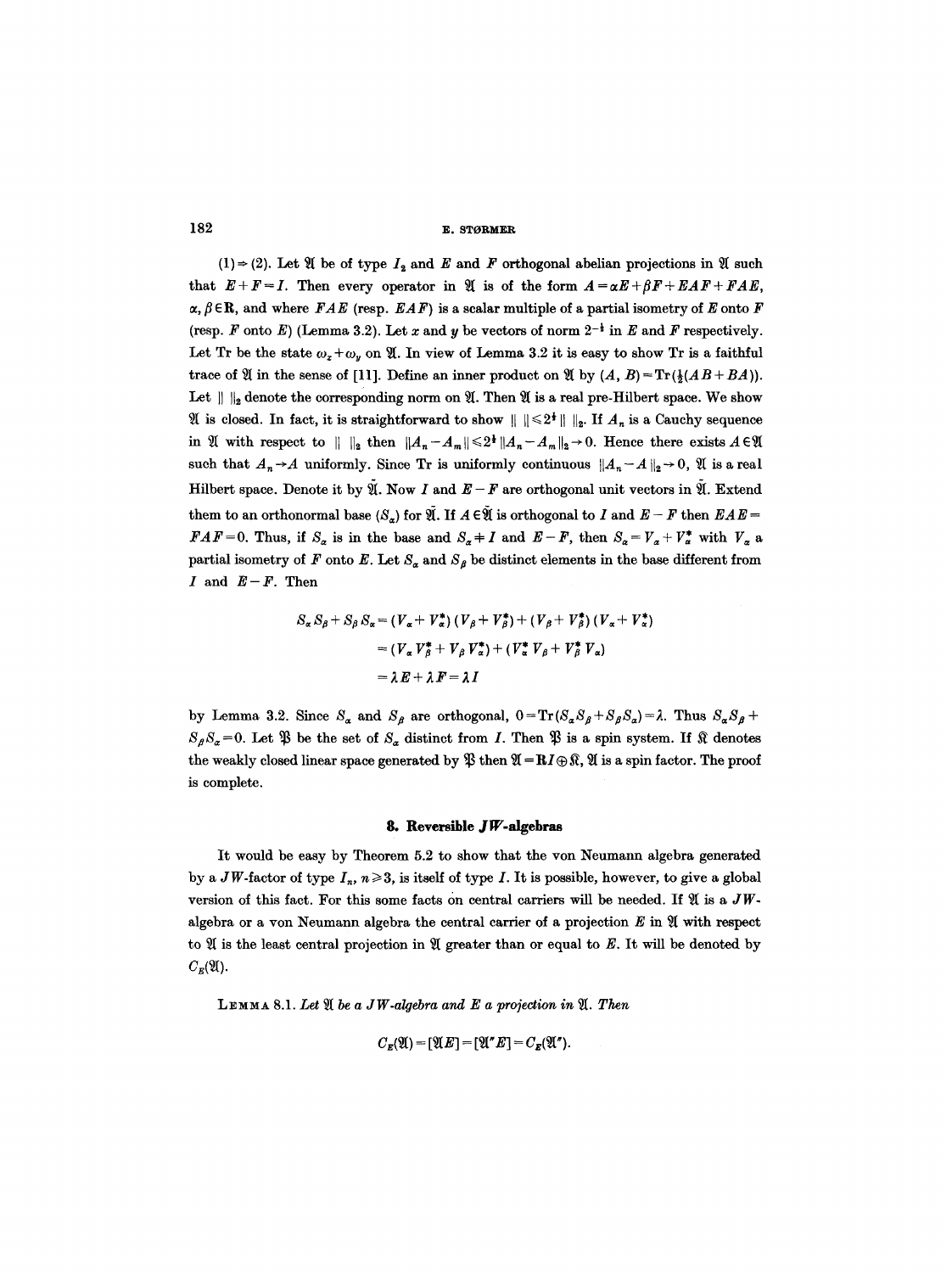*Proof.* By [2, Corollaire 1, p. 7]  $C_E(\mathfrak{A}'')=[\mathfrak{A}'E]$ . Clearly  $[\mathfrak{A}'E]\leq [\mathfrak{A}'E]$ . Now  $[\mathfrak{A}'E]\in \mathfrak{A}'$ . In fact, if  $x \in E$ , A,  $B \in \mathfrak{A}$  then

$$
BAx = (BAE + EAB)x - EABx \in [\mathfrak{A}x] \vee E \leq [\mathfrak{A}E].
$$

Thus B leaves  $[ $\mathfrak{A}E$  invariant,  $[\mathfrak{A}E]\in\mathfrak{A}'$ . Moreover,  $[\mathfrak{A}E]\in\mathfrak{A}$ . In fact, if  $A\in\mathfrak{A}$ , and  $r(B)$$ denotes the range projection of an operator B, then  $r(AE)=r(AE(AE))^*)=r(AEA) \in \mathfrak{A}$ , by spectral theory and the fact that  $\mathfrak A$  is weakly closed. Thus  $[\mathfrak{A}E]=\mathsf{V}_{A\in\mathfrak A}r(AE)\in\mathfrak A$ , as asserted. Thus  $[]$  belongs to the center of  $, which in turn is contained in the center$ of  $\mathfrak{A}''$ . Since  $C_{\mathcal{E}}(\mathfrak{A}'') = [\mathfrak{A}''\mathcal{E}] \geq \mathfrak{A}(\mathfrak{A} \geq \mathcal{E}) \geq C_{\mathfrak{A}}(\mathfrak{A}'')$ . Since clearly  $C_{\mathcal{E}}(\mathfrak{A}) \geq C_{\mathcal{E}}(\mathfrak{A}'')$  the proof is complete.

**THEOREM** 8.2. If  $\mathfrak{A}$  is a reversible JW-algebra of type I then  $\mathfrak{A}$ " is a von Neumann alge*bra of type*  $I.(1)$ 

*Proof.* There exists an abelian projection E in  $\mathfrak{A}$  with  $C_{\kappa}(\mathfrak{A}) = I$ . Let  $\varphi$  be an irreducible representation of  $E(\mathfrak{A})E$ . Since  $(\mathfrak{A})$  equals the uniform closure of  $\mathfrak{R}(\mathfrak{A}) + i\mathfrak{R}(\mathfrak{A})$ ,  $\varphi$  is an irreducible representation of  $E\mathfrak{R}(\mathfrak{A}) E$ . Since  $(E\mathfrak{R}(\mathfrak{A}) E)_{SA} = E\mathfrak{A} E$  is abelian,  $\varphi(E\mathfrak{R}(\mathfrak{A}) E)$  is isomorphic to either R, C, or Q, by Corollary 2.3. Thus  $\varphi(E(\mathfrak{A})E)$  is isomorphic to either C or  $M_2$ , hence  $E(\mathfrak{A})E$  is a *CCR*-algebra (see [8]). By [9, Theorem 6]  $E(\mathfrak{A})E = (E(\mathfrak{A})E)^{-1}$ is a von Neumann algebra of type  $I$ , hence  $E\mathfrak{A}''E$  is of type  $I$ . Let  $F$  be an abelian projection in  $E\mathfrak{A}''E$  with  $C_F(E\mathfrak{A}''E) = E$  [2, Théorème 1, p. 123]. Then F is abelian in  $\mathfrak{A}''$  since  $F\mathfrak{A}^*F=F(E\mathfrak{A}^*E)F$ . Let P be a central projection in  $\mathfrak{A}^*$  such that  $P\geq F$ . Then  $PE\geq F$ . But *PE* belongs to the center of  $E\mathfrak{Y}''E$ , hence  $PE=E$ , and  $P\geq E$ . But by Lemma 8.1  $C_E(\mathfrak{A})=C_E(\mathfrak{A})=I$ . Thus  $P=I$ ,  $C_F(\mathfrak{A})=I$ ,  $\mathfrak{A}$ " is of type I [2, Théorème 1, p. 123]. The proof is complete.

#### **References**

- [1]. ALBERT, A., On a certain algebra of quantum mechanics. Ann. of Math., 35 (1934), 65-73.
- [2]. DIXMIER, J., *Les alg~bres d' op~rateur8 dans t' espace hilbertien.* Paris, Gauthier-Villars, 1957.
- [3]. INGELSTAM, L., Hilbert algebras with identity. *Bull. Amer. Math. Soc.*, 69 (1963), 794-796.
- [4]. JACOBSON, N. & RICKART, C., Homomorphisms of Jordan rings. *Trans. Amer. Math. Soc.*, 69 (1950), 479-502.
- [5]. JORDAN, P., NEUMANN, J. VON, & WIGNER, E., On an algebraic generalization of the quantum mechanical formalism. *Ann. o/ Math.,* 35 (1934), 29-64.
- [6]. KADISON, R., Unitary invariants for representations of operator algebras. Ann. of Math., 66 (1957), 304-379.

<sup>(1)</sup> In the paper referred to in footnote (1), p. 165, we shall show the converse of this theorem.